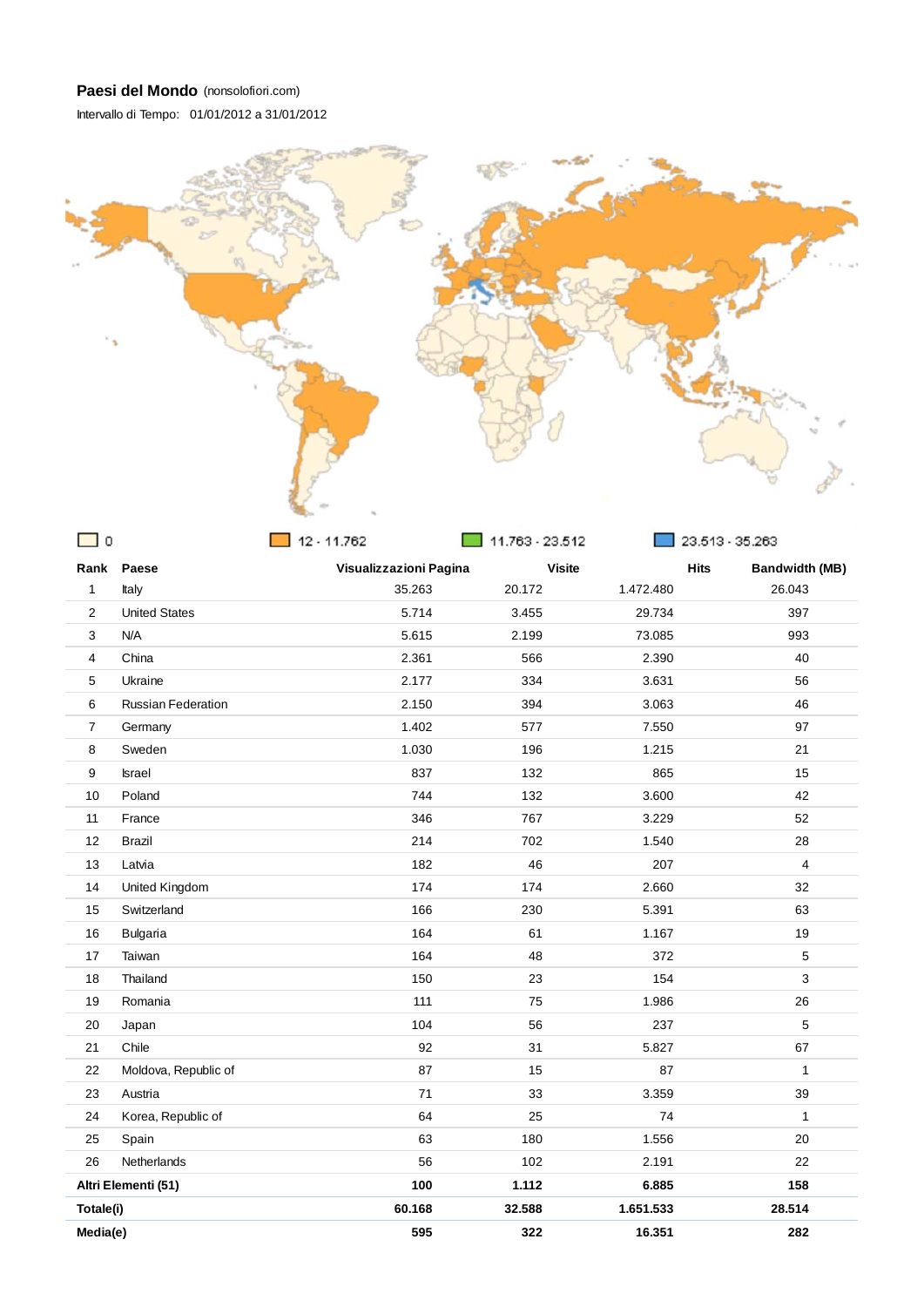| Rank      | Paese                  | Visualizzazioni Pagina | <b>Visite</b>  | <b>Hits</b> | <b>Bandwidth (MB)</b> |
|-----------|------------------------|------------------------|----------------|-------------|-----------------------|
| 27        | San Marino             | 56                     | 10             | 2.202       | 24                    |
| 28        | Bosnia and Herzegovina | 34                     | 12             | 2.046       | 25                    |
| 29        | Venezuela              | 32                     | 20             | 220         | 2                     |
| 30        | Serbia                 | 32                     | 11             | 1.151       | 12                    |
| 31        | Singapore              | 30                     | 15             | 32          | $\mathbf{1}$          |
| 32        | Slovenia               | 30                     | 23             | 1.947       | 24                    |
| 33        | Qatar                  | 26                     | 2              | 26          | $\mathbf{1}$          |
| 34        | Kuwait                 | 26                     | 51             | 1.777       | 20                    |
| 35        | Belgium                | 24                     | 120            | 1.543       | 18                    |
| 36        | <b>Belarus</b>         | 24                     | 17             | 46          | $\mathbf{1}$          |
| 37        | Turkey                 | 24                     | 69             | 1.893       | 25                    |
| 38        | Hong Kong              | 23                     | 28             | 28          | $\mathbf 0$           |
| 39        | Albania                | 21                     | 19             | 1.039       | 13                    |
| 40        | Panama                 | 21                     | 12             | 30          | $\mathbf{1}$          |
| 41        | Denmark                | 20                     | 26             | 43          | $\mathbf{1}$          |
| 42        | Seychelles             | 18                     | $\overline{7}$ | 23          | $\mathbf{1}$          |
| 43        | Saudi Arabia           | 18                     | 38             | 981         | 26                    |
| 44        | Vietnam                | 17                     | 13             | 62          | $\mathbf{1}$          |
| 45        | Nigeria                | 17                     | 4              | 17          | 0                     |
| 46        | Indonesia              | 16                     | 193            | 292         | 6                     |
| 47        | Gabon                  | 16                     | $\overline{4}$ | 16          | $\mathbf 0$           |
| 48        | Malaysia               | 15                     | 50             | 915         | 11                    |
| 49        | <b>Bolivia</b>         | 15                     | 5              | 15          | $\mathbf 0$           |
| 50        | Kenya                  | 12                     | $\overline{c}$ | 65          |                       |
|           | Altri Elementi (51)    | 100                    | 1.112          | 6.885       | 158                   |
| Totale(i) |                        | 60.168                 | 32.588         | 1.651.533   | 28.514                |
| Media(e)  |                        | 595                    | 322            | 16.351      | 282                   |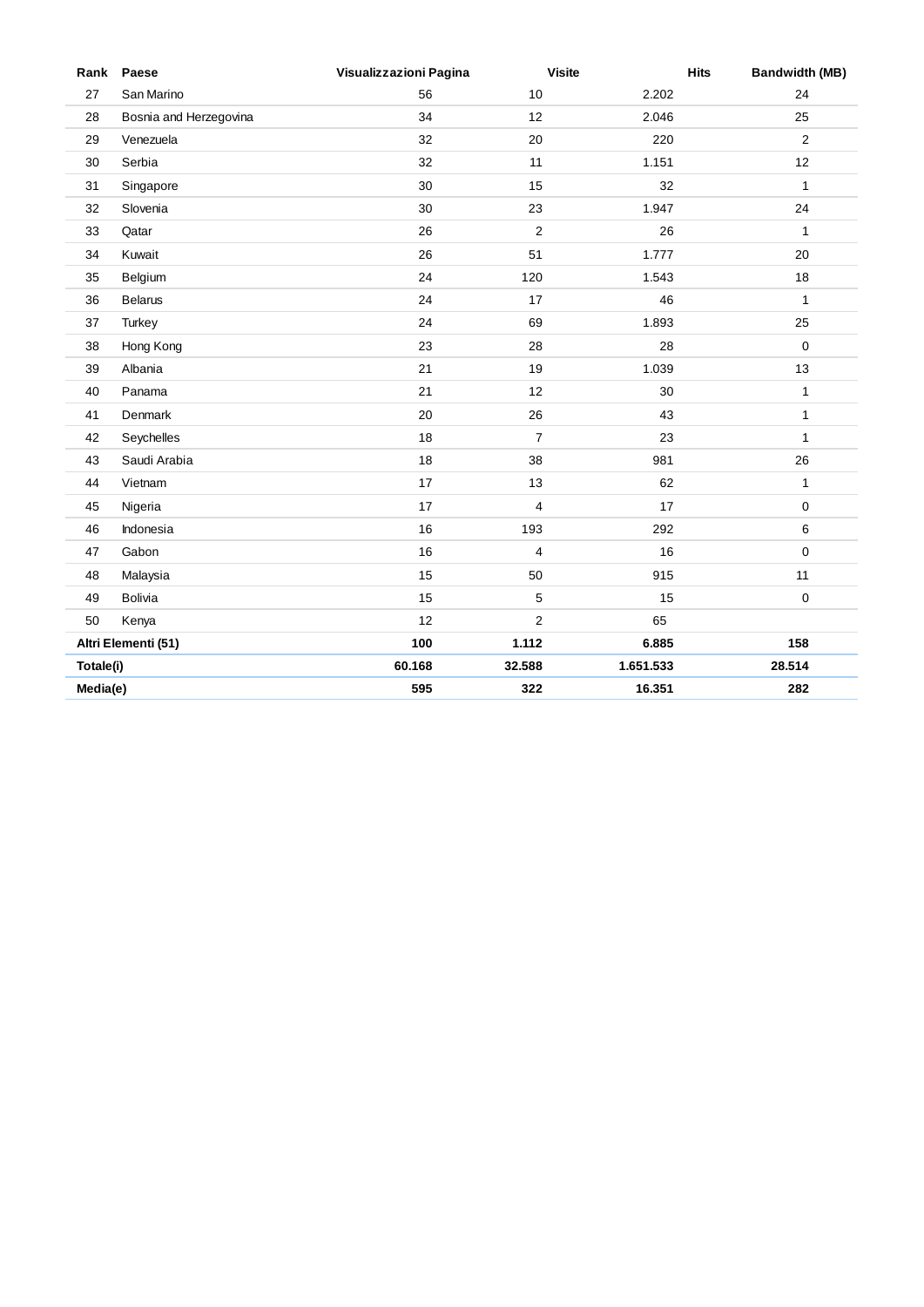Intervallo di Tempo: 01/02/2012 a 29/02/2012



| $\mathbf 0$    |                           | 11 - 12.854            | 12.855 - 25.697 |               | 25.698 - 38.541                      |
|----------------|---------------------------|------------------------|-----------------|---------------|--------------------------------------|
|                | Rank Paese                | Visualizzazioni Pagina |                 | <b>Visite</b> | <b>Hits</b><br><b>Bandwidth (MB)</b> |
| 1              | Italy                     | 38.541                 | 22.005          | 1.717.680     | 32.855                               |
| $\mathbf{2}$   | <b>United States</b>      | 5.558                  | 3.628           | 38.142        | 516                                  |
| 3              | N/A                       | 5.460                  | 2.203           | 101.033       | 1.653                                |
| 4              | China                     | 2.728                  | 1.009           | 2.760         | 40                                   |
| 5              | Ukraine                   | 1.906                  | 320             | 2.802         | 43                                   |
| 6              | Germany                   | 1.867                  | 689             | 7.510         | 104                                  |
| $\overline{7}$ | <b>Russian Federation</b> | 1.247                  | 283             | 1.480         | 26                                   |
| 8              | Poland                    | 1.196                  | 241             | 8.896         | 119                                  |
| 9              | Sweden                    | 774                    | 149             | 1.082         | 17                                   |
| 10             | United Kingdom            | 384                    | 199             | 4.025         | 48                                   |
| 11             | Lithuania                 | 256                    | 66              | 290           | 8                                    |
| 12             | France                    | 247                    | 761             | 2.281         | 33                                   |
| 13             | Asia/Pacific Region       | 220                    | 39              | 222           | $\overline{4}$                       |
| 14             | Latvia                    | 211                    | 38              | 218           | 4                                    |
| 15             | Korea, Republic of        | 208                    | 45              | 542           | 8                                    |
| 16             | Switzerland               | 186                    | 194             | 10.670        | 126                                  |
| 17             | Romania                   | 164                    | 153             | 3.138         | 39                                   |
| 18             | <b>Israel</b>             | 149                    | 40              | 157           | 3                                    |
| 19             | Nigeria                   | 113                    | 18              | 113           | $\overline{2}$                       |
| 20             | Moldova, Republic of      | 78                     | 18              | 87            | $\overline{2}$                       |
| 21             | Thailand                  | 75                     | 17              | 79            | $\mathbf{1}$                         |
| 22             | <b>Belarus</b>            | 71                     | 12              | 82            | $\mathbf{1}$                         |
| 23             | Netherlands               | 65                     | 162             | 294           | 4                                    |
| 24             | Portugal                  | 64                     | 29              | 1.950         | 25                                   |
| 25             | Brazil                    | 58                     | 217             | 672           | 12                                   |
| 26             | Spain                     | 57                     | 149             | 1.643         | 19                                   |
|                | Altri Elementi (47)       | 85                     | 853             | 5.520         | 121                                  |
| Totale(i)      |                           | 62.705                 | 34.816          | 1.934.145     | 36.083                               |
| Media(e)       |                           | 646                    | 358             | 19.939        | 372                                  |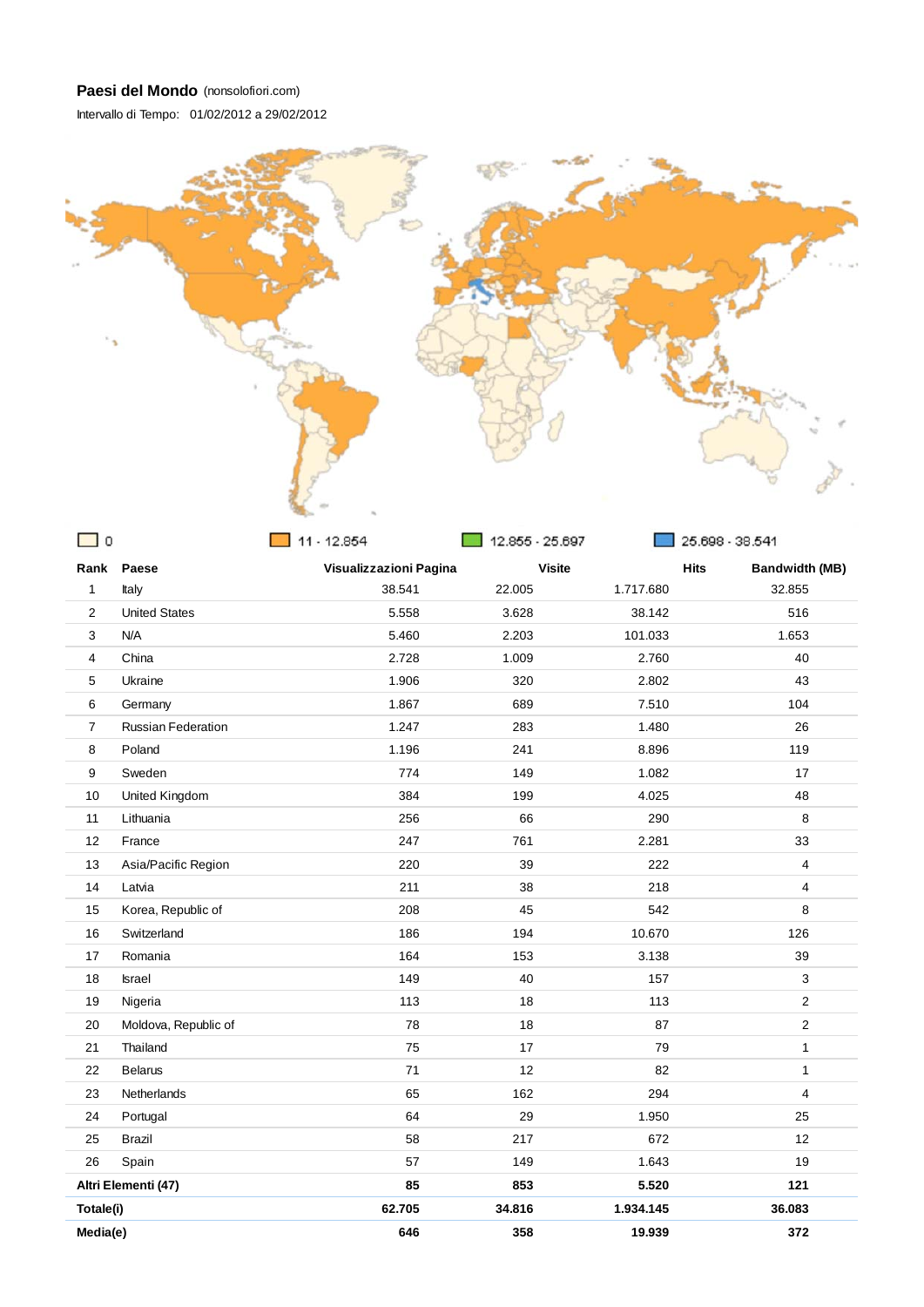| Rank      | Paese               | Visualizzazioni Pagina | <b>Visite</b>  | <b>Hits</b> | <b>Bandwidth (MB)</b> |
|-----------|---------------------|------------------------|----------------|-------------|-----------------------|
| 27        | Canada              | 54                     | 300            | 1.530       | 20                    |
| 28        | Kuwait              | 54                     | 47             | 3.604       | 42                    |
| 29        | Slovenia            | 50                     | 18             | 1.985       | 24                    |
| 30        | Egypt               | 46                     | 32             | 967         | 17                    |
| 31        | Japan               | 44                     | 113            | 159         | 5                     |
| 32        | Belgium             | 42                     | 143            | 1.738       | 16                    |
| 33        | Hong Kong           | 42                     | $\overline{2}$ | 42          | $\mathbf{1}$          |
| 34        | Qatar               | 40                     | 13             | 918         | 6                     |
| 35        | Luxembourg          | 36                     | 8              | 57          | $\mathbf{1}$          |
| 36        | Turkey              | 36                     | 80             | 941         | 13                    |
| 37        | Indonesia           | 33                     | 87             | 227         | $\overline{4}$        |
| 38        | India               | 31                     | 91             | 226         | 3                     |
| 39        | Greece              | 28                     | 32             | 1.299       | 16                    |
| 40        | Hungary             | 26                     | 93             | 463         | 6                     |
| 41        | Albania             | 23                     | 33             | 1.251       | 17                    |
| 42        | Estonia             | 23                     | 23             | 37          | $\mathbf{1}$          |
| 43        | Satellite Provider  | 23                     | 17             | 564         | 6                     |
| 44        | Malaysia            | 21                     | 47             | 1.015       | 9                     |
| 45        | Croatia             | $20\,$                 | 16             | 1.050       | 14                    |
| 46        | Chile               | 15                     | 12             | 1.446       | 18                    |
| 47        | Philippines         | 15                     | 20             | 32          | $\mathbf{1}$          |
| 48        | Finland             | 12                     | 8              | 539         | 6                     |
| 49        | Georgia             | 12                     | 11             | 18          | $\mathbf 0$           |
| 50        | <b>Bulgaria</b>     | 11                     | 33             | 669         | 8                     |
|           | Altri Elementi (47) | 85                     | 853            | 5.520       | 121                   |
| Totale(i) |                     | 62.705                 | 34.816         | 1.934.145   | 36.083                |
| Media(e)  |                     | 646                    | 358            | 19.939      | 372                   |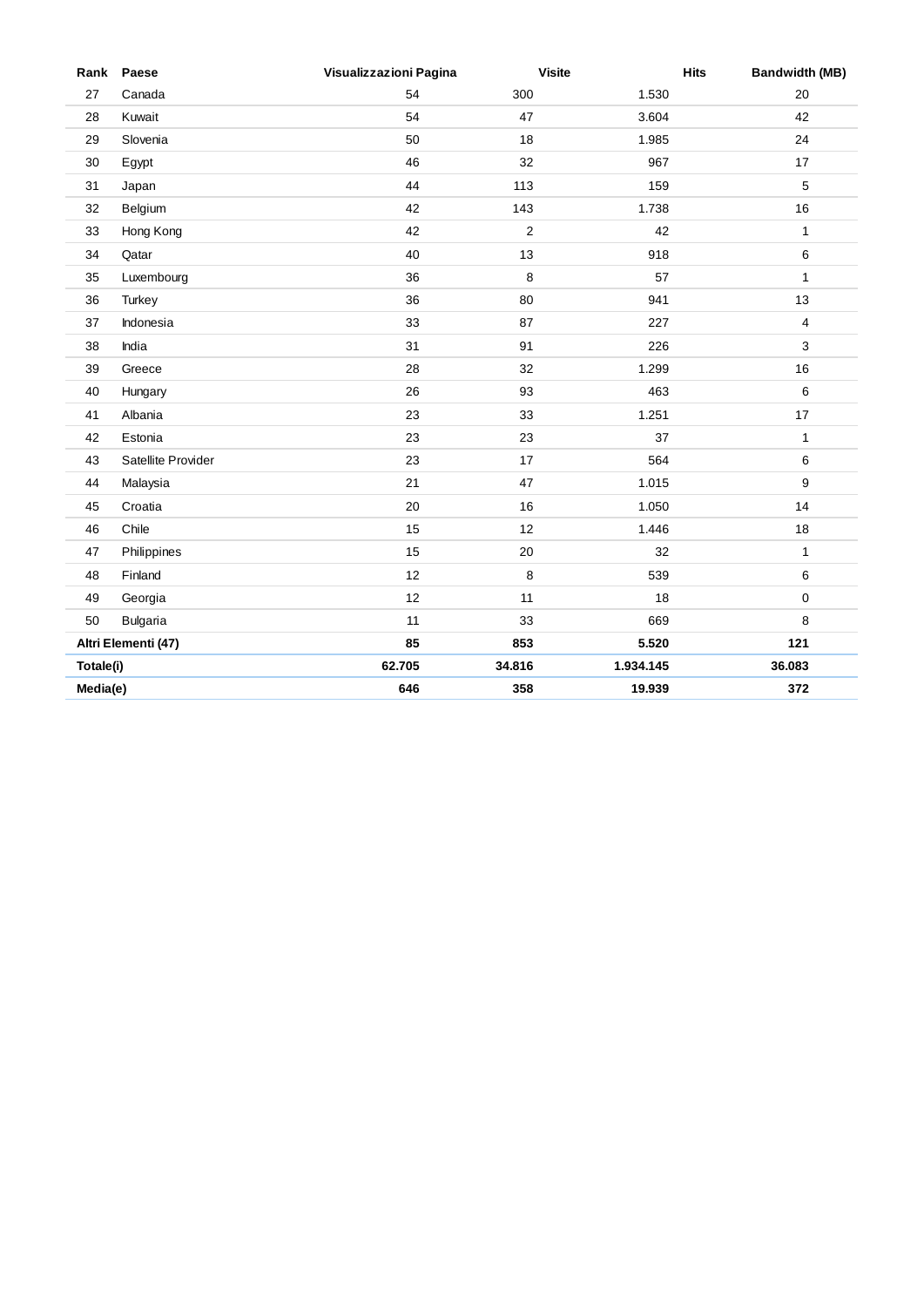Intervallo di Tempo: 01/03/2012 a 31/03/2012



| $\mathbf 0$    |                           | 16 - 13.485            | 13.486 - 26.954 |               | 26.955 - 40.423                      |  |
|----------------|---------------------------|------------------------|-----------------|---------------|--------------------------------------|--|
|                | Rank Paese                | Visualizzazioni Pagina |                 | <b>Visite</b> | <b>Hits</b><br><b>Bandwidth (MB)</b> |  |
| $\mathbf{1}$   | Italy                     | 40.423                 | 21.364          | 1.738.040     | 29.353                               |  |
| 2              | China                     | 7.142                  | 1.039           | 7.186         | 128                                  |  |
| 3              | N/A                       | 7.071                  | 2.429           | 108.436       | 1.281                                |  |
| 4              | <b>United States</b>      | 6.133                  | 3.214           | 32.138        | 468                                  |  |
| 5              | Ukraine                   | 2.091                  | 414             | 3.560         | 55                                   |  |
| 6              | Germany                   | 1.635                  | 607             | 9.701         | 108                                  |  |
| $\overline{7}$ | <b>Russian Federation</b> | 1.418                  | 298             | 2.906         | 42                                   |  |
| 8              | Sweden                    | 1.098                  | 186             | 1.422         | 23                                   |  |
| 9              | Poland                    | 1.002                  | 220             | 4.862         | 63                                   |  |
| 10             | Asia/Pacific Region       | 736                    | 123             | 741           | 13                                   |  |
| 11             | Romania                   | 560                    | 126             | 1.782         | 31                                   |  |
| 12             | Spain                     | 343                    | 218             | 3.119         | 42                                   |  |
| 13             | France                    | 281                    | 565             | 3.270         | 43                                   |  |
| 14             | Australia                 | 208                    | 54              | 6.412         | 1.272                                |  |
| 15             | Brazil                    | 173                    | 280             | 1.618         | 20                                   |  |
| 16             | Switzerland               | 165                    | 182             | 8.598         | 89                                   |  |
| 17             | <b>Belarus</b>            | 160                    | 16              | 166           | 2                                    |  |
| 18             | United Kingdom            | 100                    | 146             | 2.874         | 32                                   |  |
| 19             | Colombia                  | 87                     | 28              | 103           | $\mathbf{1}$                         |  |
| 20             | India                     | 85                     | 69              | 174           | 3                                    |  |
| 21             | Japan                     | 74                     | 99              | 1.664         | 31                                   |  |
| 22             | Nigeria                   | 60                     | 9               | 60            | $\mathbf{1}$                         |  |
| 23             | Albania                   | 57                     | 17              | 2.169         | 34                                   |  |
| 24             | Indonesia                 | 56                     | 54              | 121           | $\overline{2}$                       |  |
| 25             | Moldova, Republic of      | 48                     | 6               | 48            | $\mathbf{1}$                         |  |
| 26             | Chile                     | 46                     | 49              | 3.618         | 45                                   |  |
|                | Altri Elementi (55)       | 202                    | 897             | 6.817         | 126                                  |  |
| Totale(i)      |                           | 72.148                 | 34.163          | 1.973.124     | 33.568                               |  |
| Media(e)       |                           | 687                    | 325             | 18.791        | 320                                  |  |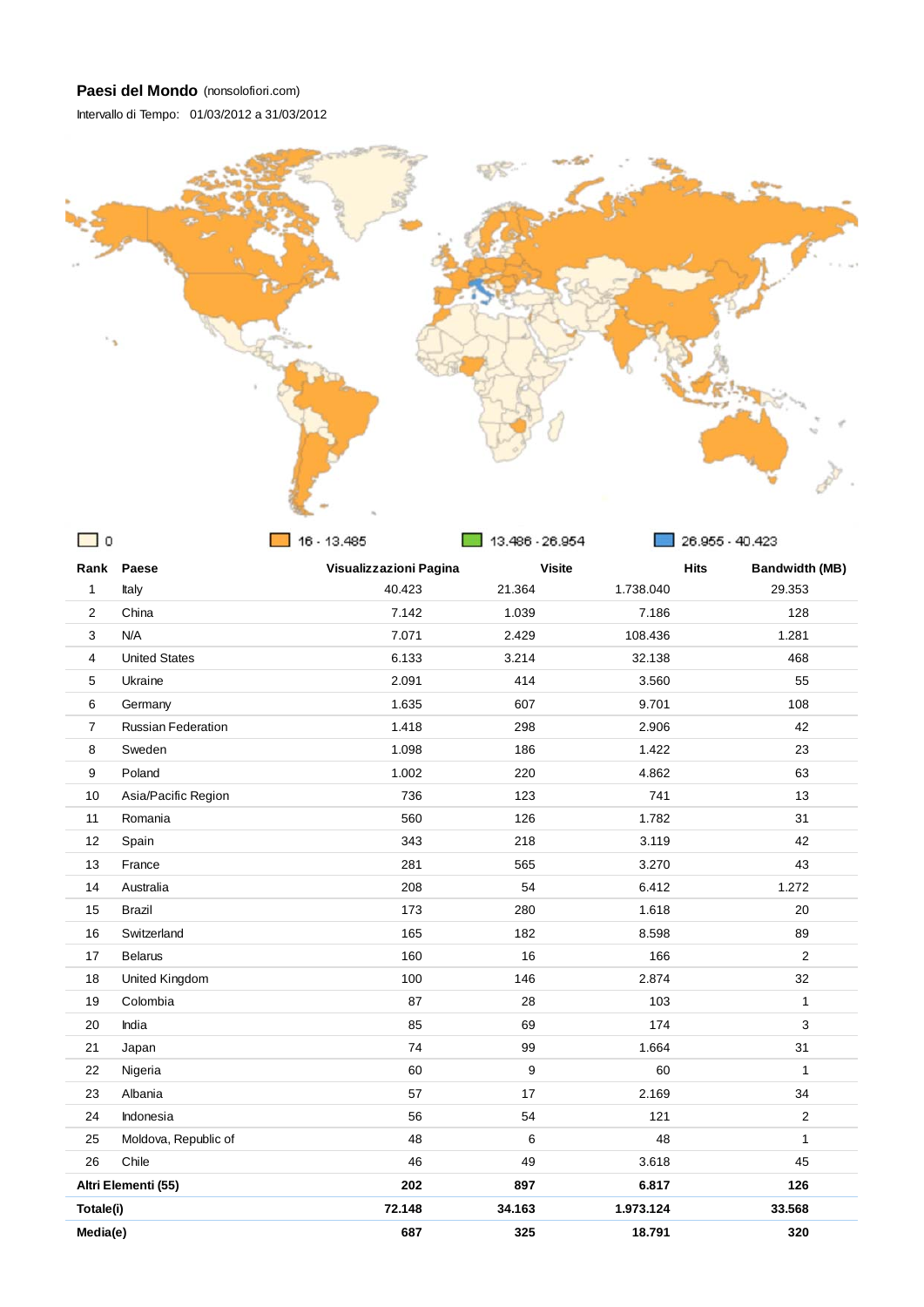| Rank      | Paese                       | Visualizzazioni Pagina | <b>Visite</b> | <b>Hits</b> | <b>Bandwidth (MB)</b> |
|-----------|-----------------------------|------------------------|---------------|-------------|-----------------------|
| 27        | Argentina                   | 42                     | 64            | 384         | 5                     |
| 28        | Europe                      | 40                     | 14            | 51          | $\mathbf{1}$          |
| 29        | Netherlands                 | 38                     | 89            | 178         | 3                     |
| 30        | Canada                      | 38                     | 225           | 2.519       | 30                    |
| 31        | Satellite Provider          | 37                     | 9             | 1.069       | 12                    |
| 32        | Vietnam                     | 36                     | 16            | 1.280       | 10                    |
| 33        | Hungary                     | 34                     | 77            | 2.001       | 24                    |
| 34        | Czech Republic              | 32                     | 698           | 1.285       | 18                    |
| 35        | Malaysia                    | 32                     | 22            | 234         | 3                     |
| 36        | Puerto Rico                 | 32                     | 8             | 1.774       | 21                    |
| 37        | Serbia                      | 32                     | 39            | 925         | 11                    |
| 38        | Morocco                     | 30                     | 27            | 259         | 6                     |
| 39        | Kuwait                      | 29                     | 22            | 2.483       | 28                    |
| 40        | <b>United Arab Emirates</b> | 28                     | 15            | 712         | 9                     |
| 41        | Portugal                    | 28                     | 21            | 1.458       | 19                    |
| 42        | Luxembourg                  | 26                     | 13            | 92          | $\mathbf{1}$          |
| 43        | San Marino                  | 25                     | 10            | 1.497       | 15                    |
| 44        | Croatia                     | 23                     | 22            | 1.077       | 12                    |
| 45        | Slovenia                    | 21                     | 10            | 676         | $10$                  |
| 46        | Iceland                     | 20                     | 15            | 30          | $\mathbf{1}$          |
| 47        | Israel                      | 19                     | 12            | 401         | 5                     |
| 48        | <b>Bulgaria</b>             | 18                     | 10            | 1.088       | 13                    |
| 49        | Zimbabwe                    | 18                     | 2             | 18          | $\mathbf 0$           |
| 50        | Finland                     | 16                     | 14            | 28          | $\mathbf{1}$          |
|           | Altri Elementi (55)         | 202                    | 897           | 6.817       | 126                   |
| Totale(i) |                             | 72.148                 | 34.163        | 1.973.124   | 33.568                |
| Media(e)  |                             | 687                    | 325           | 18.791      | 320                   |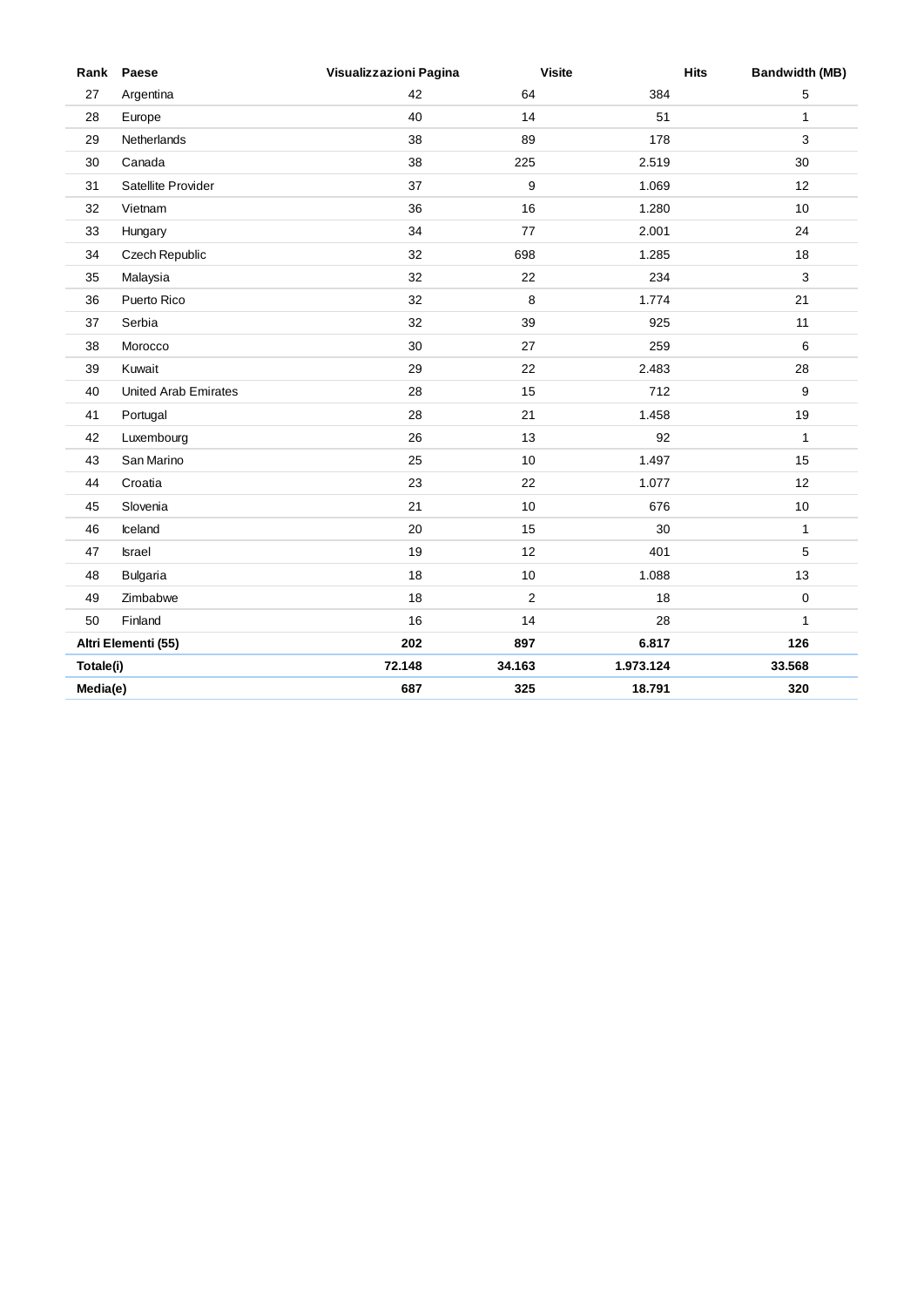Intervallo di Tempo: 01/04/2012 a 30/04/2012



| $\circ$        |                           | $5 - 10.106$           | 10.107 - 20.207 |               | 20.208 - 30.308                      |
|----------------|---------------------------|------------------------|-----------------|---------------|--------------------------------------|
| Rank           | Paese                     | Visualizzazioni Pagina |                 | <b>Visite</b> | <b>Hits</b><br><b>Bandwidth (MB)</b> |
| 1              | Italy                     | 30.308                 | 17.242          | 1.360.200     | 24.393                               |
| $\overline{2}$ | N/A                       | 5.913                  | 2.364           | 88.358        | 1.143                                |
| 3              | <b>United States</b>      | 4.509                  | 3.403           | 29.100        | 527                                  |
| $\overline{4}$ | China                     | 3.052                  | 569             | 4.084         | 72                                   |
| 5              | France                    | 1.601                  | 861             | 5.818         | 81                                   |
| 6              | Ukraine                   | 1.473                  | 345             | 1.914         | 32                                   |
| $\overline{7}$ | <b>Russian Federation</b> | 1.430                  | 275             | 3.543         | 49                                   |
| 8              | Sweden                    | 1.393                  | 224             | 1.436         | 25                                   |
| 9              | Poland                    | 491                    | 132             | 2.283         | 29                                   |
| 10             | Seychelles                | 359                    | 41              | 359           | $\overline{7}$                       |
| 11             | Germany                   | 310                    | 458             | 4.683         | 63                                   |
| 12             | Romania                   | 239                    | 96              | 1.093         | 16                                   |
| 13             | Netherlands               | 200                    | 112             | 1.602         | 20                                   |
| 14             | United Kingdom            | 180                    | 157             | 1.281         | 19                                   |
| 15             | Spain                     | 147                    | 158             | 4.114         | 49                                   |
| 16             | <b>Brazil</b>             | 115                    | 217             | 1.948         | 28                                   |
| 17             | <b>Israel</b>             | 115                    | 40              | 166           | 3                                    |
| 18             | Vietnam                   | 112                    | 65              | 163           | $\mathbf{3}$                         |
| 19             | Europe                    | 106                    | 18              | 106           | $\overline{2}$                       |
| 20             | Asia/Pacific Region       | 104                    | 15              | 104           | $\overline{c}$                       |
| 21             | Canada                    | 95                     | 208             | 1.269         | 21                                   |
| 22             | Switzerland               | 86                     | 143             | 3.884         | 46                                   |
| 23             | Moldova, Republic of      | 79                     | 23              | 82            | 6                                    |
| 24             | Thailand                  | 65                     | 15              | 67            | $\mathbf{1}$                         |
| 25             | Saudi Arabia              | 64                     | 30              | 352           | 5                                    |
| 26             | India                     | 57                     | 52              | 160           | $\overline{2}$                       |
|                | Altri Elementi (52)       | 39                     | 1.061           | 4.979         | 108                                  |
| Totale(i)      |                           | 53.096                 | 30.551          | 1.539.557     | 26.976                               |
| Media(e)       |                           | 520                    | 299             | 15.093        | 264                                  |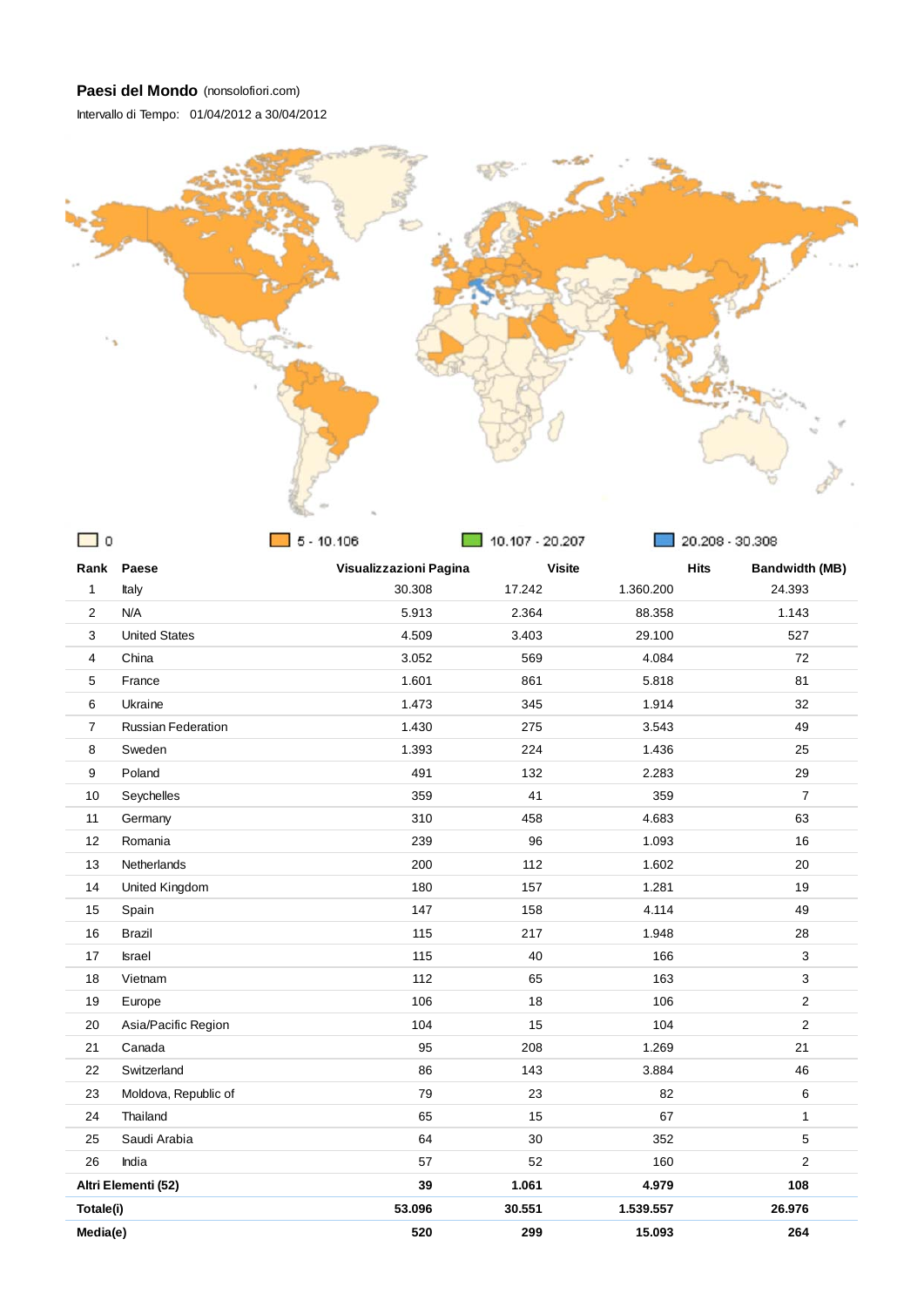| Rank      | Paese                  | Visualizzazioni Pagina | <b>Visite</b>  | <b>Hits</b> | <b>Bandwidth (MB)</b> |
|-----------|------------------------|------------------------|----------------|-------------|-----------------------|
| 27        | Dominican Republic     | 48                     | 6              | 2.952       | 22                    |
| 28        | Bosnia and Herzegovina | 42                     | 15             | 2.381       | 32                    |
| 29        | Colombia               | 37                     | 24             | 50          | $\mathbf{1}$          |
| 30        | Japan                  | 34                     | 40             | 922         | 13                    |
| 31        | Croatia                | 29                     | 23             | 1.588       | 21                    |
| 32        | Taiwan                 | 29                     | 18             | 33          | $\mathbf{1}$          |
| 33        | <b>Belarus</b>         | 21                     | 13             | 33          | $\mathbf{1}$          |
| 34        | Mali                   | 20                     | $\,$ 5 $\,$    | 20          | $\mathbf{1}$          |
| 35        | Paraguay               | 20                     | $\overline{7}$ | 22          | $\mathbf{1}$          |
| 36        | Indonesia              | 20                     | 36             | 248         | 3                     |
| 37        | Ireland                | 19                     | 24             | 1.104       | 13                    |
| 38        | San Marino             | 19                     | 21             | 1.492       | 30                    |
| 39        | Portugal               | 18                     | 38             | 1.000       | 13                    |
| 40        | Hong Kong              | 16                     | 6              | 17          | $\mathbf 0$           |
| 41        | Czech Republic         | 15                     | 1.743          | 1.906       | 31                    |
| 42        | Bangladesh             | $10\,$                 | 5              | 10          | $\pmb{0}$             |
| 43        | Hungary                | 9                      | 91             | 616         | 8                     |
| 44        | Egypt                  | 9                      | 26             | 374         | 8                     |
| 45        | Greece                 | 9                      | 19             | 339         | 4                     |
| 46        | Iraq                   | 8                      | 6              | 78          | 3                     |
| 47        | Venezuela              | 6                      | 23             | 271         | $\sqrt{2}$            |
| 48        | Tunisia                | 6                      | 24             | 28          | $\mathbf{1}$          |
| 49        | Albania                | 5                      | $\overline{7}$ | 507         | 8                     |
| 50        | United Arab Emirates   | 5                      | $\overline{7}$ | 418         | 11                    |
|           | Altri Elementi (52)    | 39                     | 1.061          | 4.979       | 108                   |
| Totale(i) |                        | 53.096                 | 30.551         | 1.539.557   | 26.976                |
| Media(e)  |                        | 520                    | 299            | 15.093      | 264                   |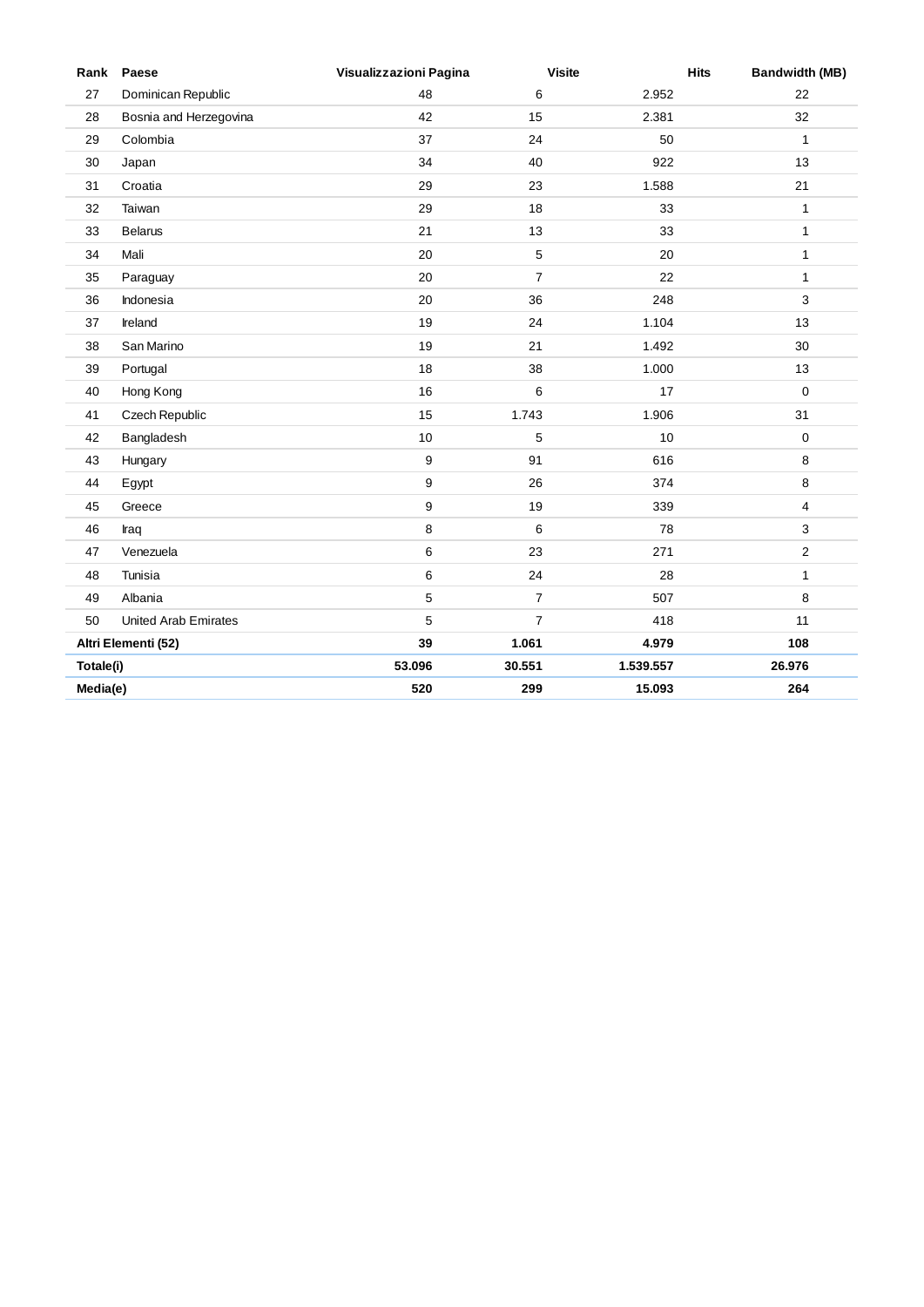Intervallo di Tempo: 01/05/2012 a 31/05/2012



| $\Omega$                |                           | $5 - 9.643$            | 9.644 - 19.282 |           | 19.283 - 28.921                      |
|-------------------------|---------------------------|------------------------|----------------|-----------|--------------------------------------|
| Rank                    | Paese                     | Visualizzazioni Pagina | <b>Visite</b>  |           | <b>Hits</b><br><b>Bandwidth (MB)</b> |
| 1                       | Italy                     | 28.921                 | 15.953         | 1.206.831 | 17.153                               |
| 2                       | N/A                       | 5.905                  | 2.668          | 94.713    | 1.149                                |
| 3                       | China                     | 3.915                  | 701            | 3.970     | 68                                   |
| $\overline{\mathbf{4}}$ | <b>United States</b>      | 3.515                  | 3.447          | 25.630    | 354                                  |
| 5                       | <b>Russian Federation</b> | 1.643                  | 349            | 4.659     | 63                                   |
| 6                       | France                    | 1.272                  | 858            | 3.563     | 51                                   |
| $\overline{7}$          | Ukraine                   | 973                    | 314            | 1.128     | 22                                   |
| 8                       | Asia/Pacific Region       | 620                    | 83             | 624       | 11                                   |
| 9                       | United Kingdom            | 564                    | 252            | 1.881     | 29                                   |
| 10                      | Poland                    | 475                    | 115            | 3.395     | 41                                   |
| 11                      | Sweden                    | 443                    | 241            | 656       | 13                                   |
| 12                      | Germany                   | 346                    | 395            | 4.205     | 55                                   |
| 13                      | Seychelles                | 228                    | 29             | 228       | 4                                    |
| 14                      | Switzerland               | 193                    | 209            | 11.318    | 110                                  |
| 15                      | Netherlands               | 117                    | 84             | 1.800     | 19                                   |
| 16                      | Turkey                    | 96                     | 79             | 163       | $\sqrt{3}$                           |
| 17                      | <b>Brazil</b>             | 90                     | 241            | 893       | 13                                   |
| 18                      | Romania                   | 77                     | 81             | 1.667     | 26                                   |
| 19                      | Australia                 | 74                     | 54             | 143       | 3                                    |
| 20                      | <b>Belarus</b>            | 72                     | 23             | 86        | $\overline{c}$                       |
| 21                      | Thailand                  | 65                     | 22             | 79        | $\overline{2}$                       |
| 22                      | Korea, Republic of        | 65                     | 12             | 875       | 9                                    |
| 23                      | Singapore                 | 52                     | 16             | 261       | 4                                    |
| 24                      | Europe                    | 48                     | 22             | 61        | $\mathbf{1}$                         |
| 25                      | Latvia                    | 36                     | 11             | 148       | $\overline{2}$                       |
| 26                      | Czech Republic            | 34                     | 2.353          | 2.509     | 41                                   |
|                         | Altri Elementi (44)       | 44                     | 776            | 3.969     | 119                                  |
| Totale(i)               |                           | 50.252                 | 31.830         | 1.389.180 | 19.587                               |
| Media(e)                |                           | 534                    | 338            | 14.778    | 208                                  |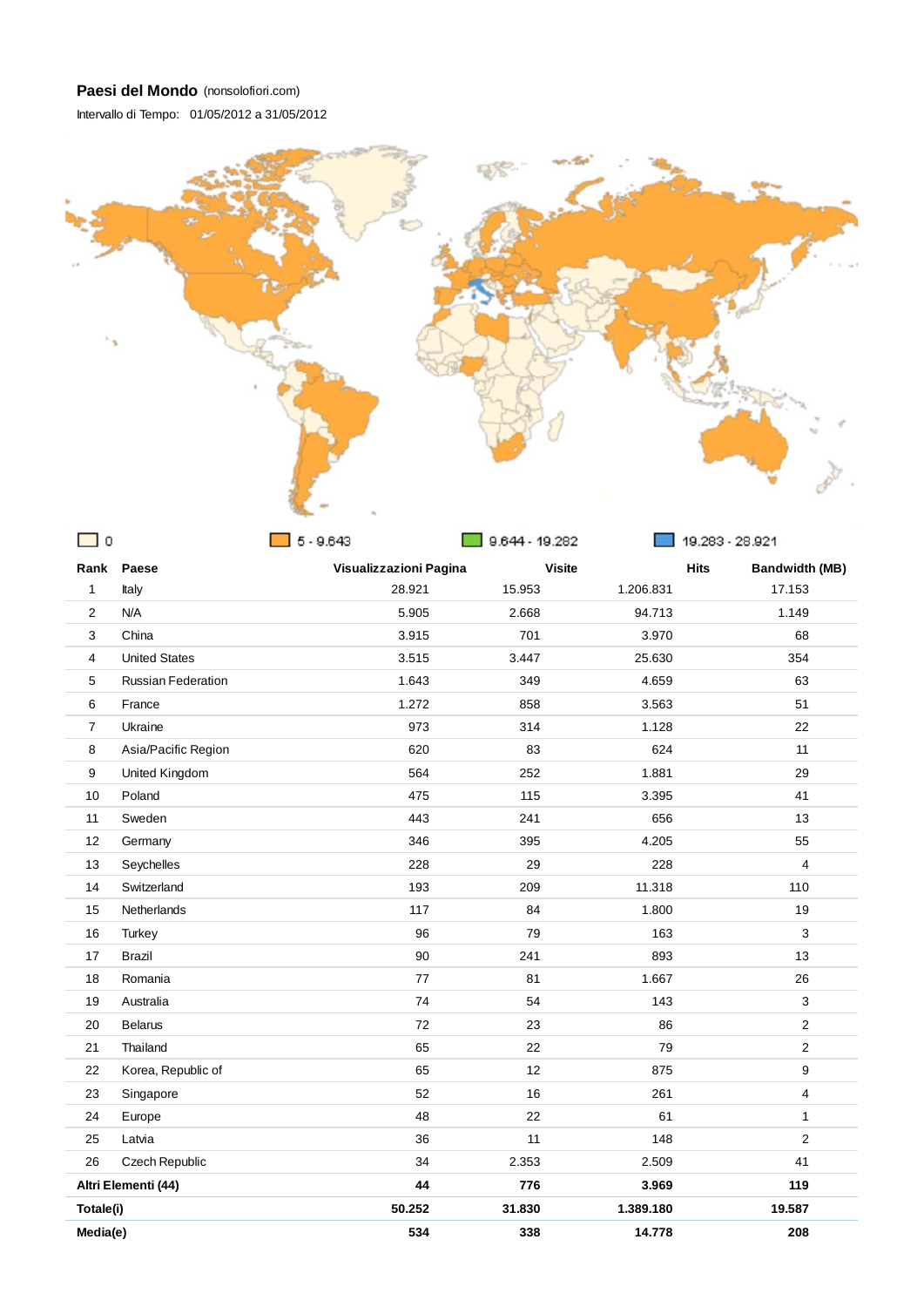|           | Rank Paese             | Visualizzazioni Pagina | <b>Visite</b> | <b>Hits</b> | <b>Bandwidth (MB)</b>   |
|-----------|------------------------|------------------------|---------------|-------------|-------------------------|
| 27        | Nigeria                | 32                     | 4             | 32          | 1                       |
| 28        | Ecuador                | 28                     | 4             | 28          | $\mathbf{1}$            |
| 29        | Venezuela              | 27                     | 32            | 1.454       | 16                      |
| 30        | Spain                  | 24                     | 164           | 1.702       | 20                      |
| 31        | <b>Bulgaria</b>        | 24                     | 74            | 94          | $\overline{2}$          |
| 32        | Greece                 | 22                     | 14            | 951         | 12                      |
| 33        | Portugal               | 21                     | 45            | 426         | 18                      |
| 34        | Hungary                | 20                     | 105           | 914         | 11                      |
| 35        | Georgia                | 18                     | 23            | 712         | 11                      |
| 36        | Slovakia               | 18                     | 578           | 603         | 10                      |
| 37        | Canada                 | 18                     | 719           | 2.182       | 27                      |
| 38        | South Africa           | 18                     | 10            | 28          | $\mathbf 0$             |
| 39        | Israel                 | 17                     | 47            | 257         | $\boldsymbol{7}$        |
| 40        | Argentina              | 11                     | 113           | 372         | 6                       |
| 41        | Libyan Arab Jamahiriya | 10                     | 3             | 237         | 4                       |
| 42        | Belgium                | $\boldsymbol{9}$       | 89            | 216         | $\overline{\mathbf{c}}$ |
| 43        | Morocco                | 9                      | 120           | 364         | 13                      |
| 44        | India                  | $\bf 8$                | 126           | 418         | 6                       |
| 45        | Kuwait                 | $\bf 8$                | 27            | 511         | 6                       |
| 46        | Slovenia               | $\,6\,$                | 8             | 499         | 19                      |
| 47        | Philippines            | $\,6\,$                | 9             | 183         | $\overline{2}$          |
| 48        | Albania                | $\,$ 5 $\,$            | 15            | 196         | 3                       |
| 49        | Chile                  | 5                      | 51            | 1.164       | 21                      |
| 50        | Malaysia               | 5                      | 62            | 182         | 5                       |
|           | Altri Elementi (44)    | 44                     | 776           | 3.969       | 119                     |
| Totale(i) |                        | 50.252                 | 31.830        | 1.389.180   | 19.587                  |
| Media(e)  |                        | 534                    | 338           | 14.778      | 208                     |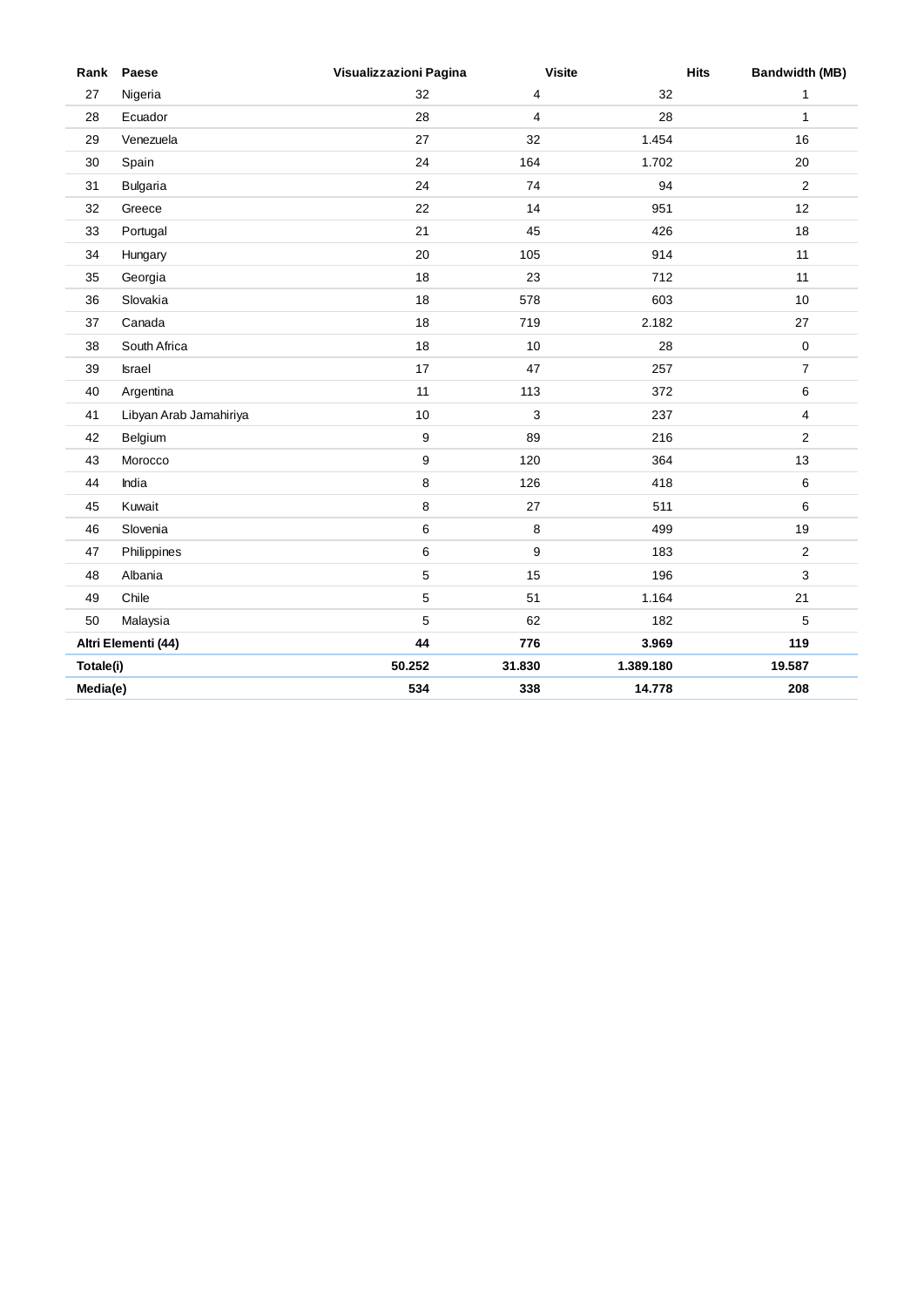Intervallo di Tempo: 01/06/2012 a 30/06/2012



| $\mathbf 0$             |                      | $3 - 6.009$            | $6.010 - 12.015$ |               | 12.016 - 18.021                      |  |
|-------------------------|----------------------|------------------------|------------------|---------------|--------------------------------------|--|
|                         | Rank Paese           | Visualizzazioni Pagina |                  | <b>Visite</b> | <b>Hits</b><br><b>Bandwidth (MB)</b> |  |
| 1                       | Italy                | 18.021                 | 10.642           | 686.006       | 9.361                                |  |
| $\overline{\mathbf{c}}$ | China                | 4.371                  | 759              | 4.385         | 102                                  |  |
| 3                       | <b>United States</b> | 3.860                  | 3.342            | 22.604        | 553                                  |  |
| 4                       | N/A                  | 3.466                  | 2.242            | 73.109        | 939                                  |  |
| 5                       | France               | 1.852                  | 684              | 3.496         | 68                                   |  |
| 6                       | Russian Federation   | 1.203                  | 384              | 1.645         | 43                                   |  |
| $\overline{7}$          | Ukraine              | 845                    | 382              | 1.141         | 26                                   |  |
| 8                       | Poland               | 417                    | 133              | 615           | 15                                   |  |
| 9                       | Sweden               | 356                    | 198              | 951           | 18                                   |  |
| 10                      | United Kingdom       | 345                    | 238              | 1.564         | 22                                   |  |
| 11                      | Spain                | 290                    | 342              | 1.739         | 29                                   |  |
| 12                      | Seychelles           | 287                    | 33               | 287           | 8                                    |  |
| 13                      | Asia/Pacific Region  | 282                    | 38               | 285           | 5                                    |  |
| 14                      | Europe               | 173                    | 40               | 173           | 3                                    |  |
| 15                      | Vietnam              | 167                    | 77               | 233           | 5                                    |  |
| 16                      | Switzerland          | 148                    | 132              | 4.920         | 75                                   |  |
| 17                      | Korea, Republic of   | 141                    | 16               | 146           | 4                                    |  |
| 18                      | Germany              | 127                    | 485              | 3.162         | 45                                   |  |
| 19                      | <b>Netherlands</b>   | 114                    | 68               | 702           | 9                                    |  |
| 20                      | Saudi Arabia         | 87                     | 56               | 699           | 27                                   |  |
| 21                      | Latvia               | 74                     | 14               | 79            | $\overline{2}$                       |  |
| 22                      | Taiwan               | 56                     | 32               | 82            | $\overline{2}$                       |  |
| 23                      | <b>Belarus</b>       | 52                     | 17               | 64            | $\overline{2}$                       |  |
| 24                      | Moldova, Republic of | 40                     | 18               | 68            | $\overline{2}$                       |  |
| 25                      | <b>Brazil</b>        | 39                     | 380              | 884           | 14                                   |  |
| 26                      | Kuwait               | 31                     | 14               | 1.660         | 18                                   |  |
|                         | Altri Elementi (49)  | 25                     | 3.665            | 5.868         | 120                                  |  |
| Totale(i)               |                      | 37.140                 | 26.047           | 828.053       | 11.662                               |  |
| Media(e)                |                      | 375                    | 263              | 8.364         | 118                                  |  |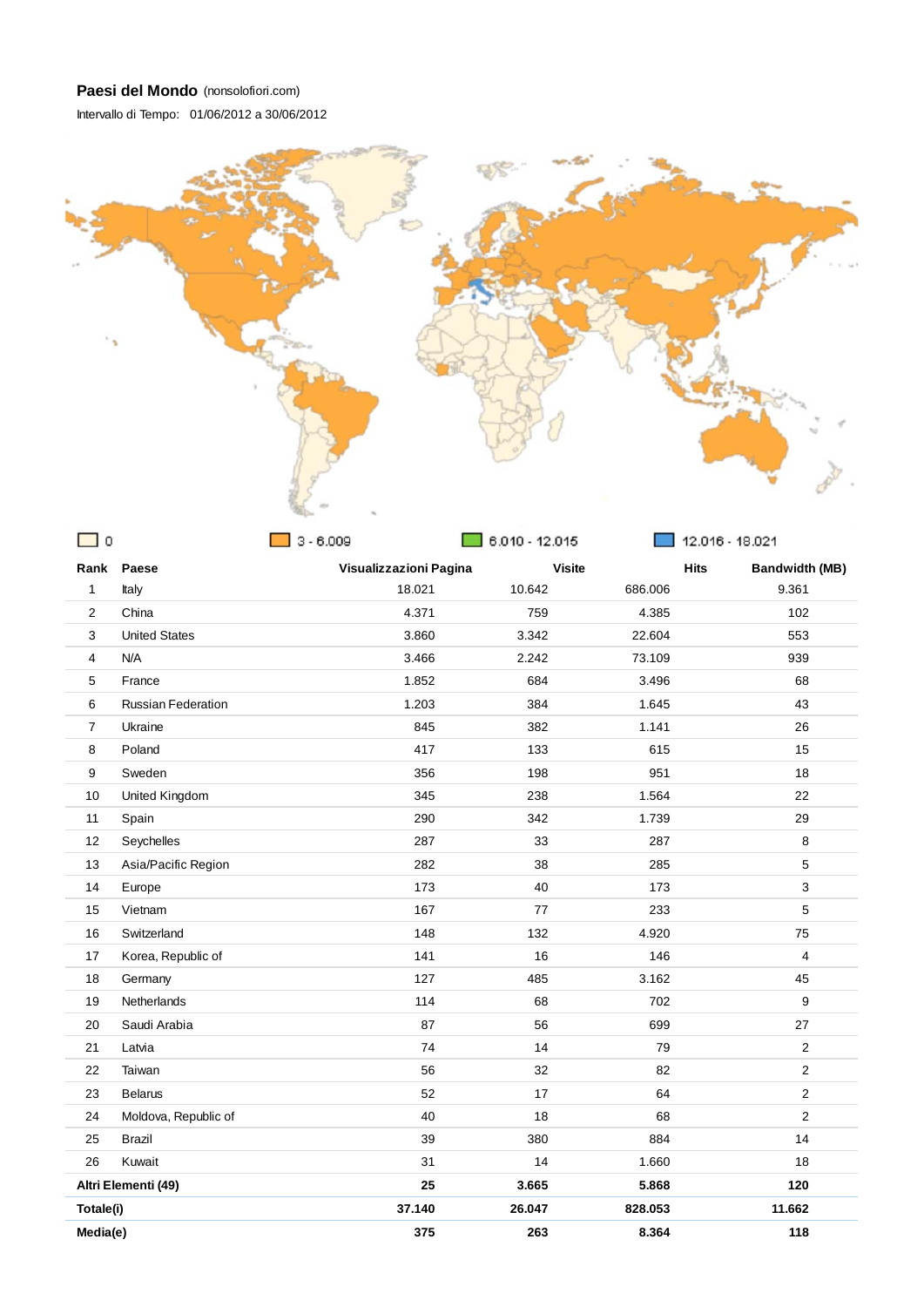|           | Rank Paese                | Visualizzazioni Pagina  | <b>Visite</b>  | <b>Hits</b> | <b>Bandwidth (MB)</b> |
|-----------|---------------------------|-------------------------|----------------|-------------|-----------------------|
| 27        | Canada                    | 28                      | 206            | 2.578       | 24                    |
| 28        | Belgium                   | 24                      | 75             | 1.706       | 20                    |
| 29        | Kazakstan                 | 20                      | 4              | 20          | 0                     |
| 30        | Satellite Provider        | 18                      | 25             | 44          | $\mathbf{1}$          |
| 31        | Japan                     | 16                      | 46             | 52          | $\mathbf{3}$          |
| 32        | Romania                   | 16                      | 59             | 363         | $\boldsymbol{7}$      |
| 33        | Thailand                  | 16                      | 14             | 26          | $\mathbf{1}$          |
| 34        | Slovenia                  | 14                      | 11             | 995         | 12                    |
| 35        | Slovakia                  | 14                      | 487            | 1.216       | 17                    |
| 36        | Yemen                     | 12                      | 3              | 393         | 5                     |
| 37        | Mexico                    | 12                      | 34             | 494         | $\overline{7}$        |
| 38        | Lithuania                 | 12                      | 34             | 40          | $\mathbf{1}$          |
| 39        | Albania                   | 11                      | 10             | 510         | 11                    |
| 40        | Australia                 | 11                      | 43             | 148         | 3                     |
| 41        | <b>Belize</b>             | $\boldsymbol{7}$        | $\mathbf{1}$   | 415         | 3                     |
| 42        | Estonia                   | 6                       | $\overline{7}$ | 868         | 10                    |
| 43        | Indonesia                 | 6                       | 440            | 1.000       | 15                    |
| 44        | Iran, Islamic Republic of | 6                       | 3              | 6           | $\mathbf 0$           |
| 45        | Croatia                   | $\mathbf 5$             | $\overline{c}$ | 138         | $\overline{c}$        |
| 46        | Cote D'Ivoire             | $\overline{\mathbf{4}}$ | 18             | 189         | $\overline{2}$        |
| 47        | San Marino                | 4                       | 2              | 176         | $\sqrt{2}$            |
| 48        | <b>Israel</b>             | $\mathsf 3$             | 13             | 13          | 0                     |
| 49        | Colombia                  | 3                       | 21             | 21          | $\mathbf{1}$          |
| 50        | Ireland                   | 3                       | 58             | 75          | 1                     |
|           | Altri Elementi (49)       | 25                      | 3.665          | 5.868       | 120                   |
| Totale(i) |                           | 37.140                  | 26.047         | 828.053     | 11.662                |
| Media(e)  |                           | 375                     | 263            | 8.364       | 118                   |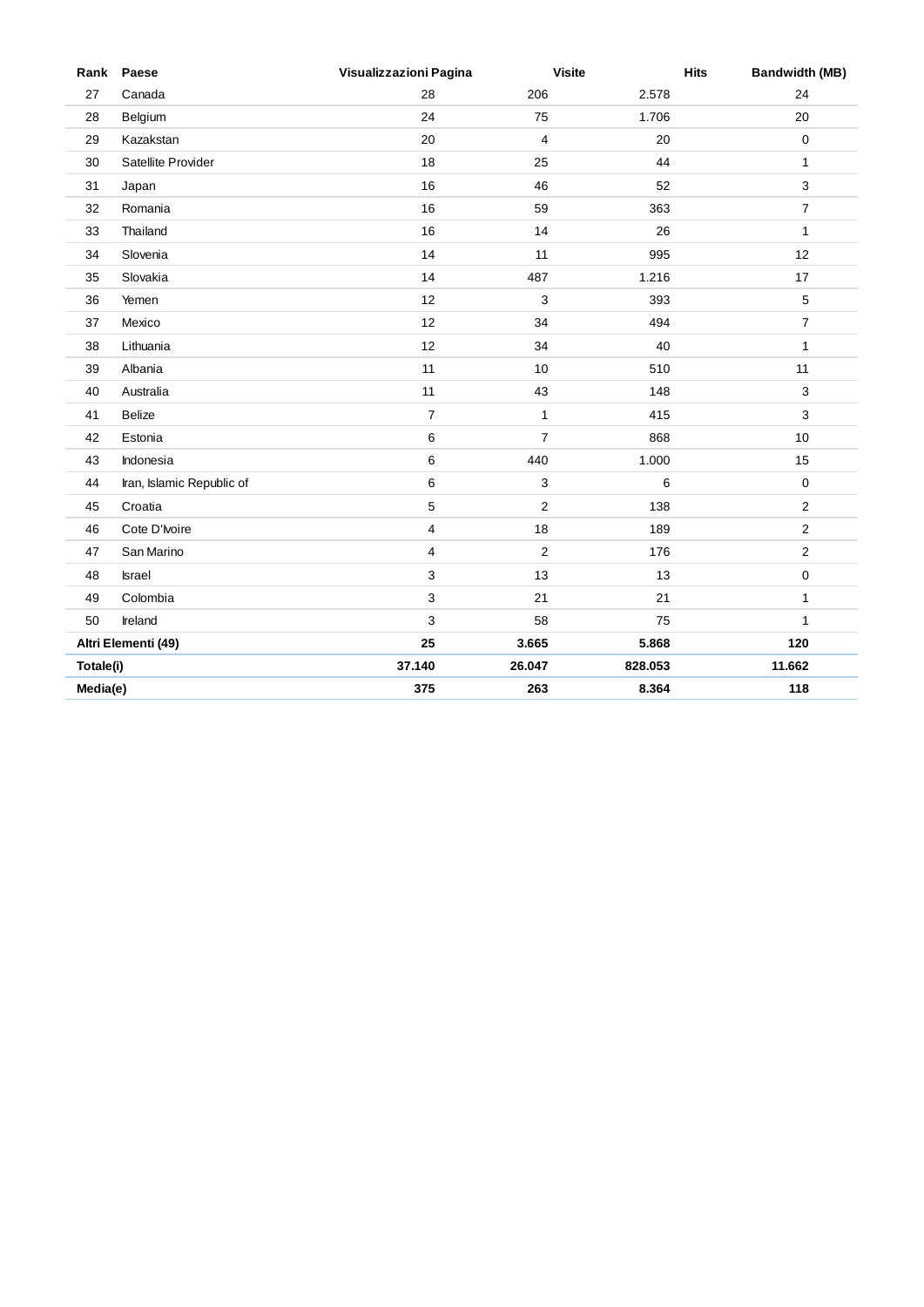1

Intervallo di Tempo: 01/07/2012 a 31/07/2012



|              | Paese                     | Visualizzazioni Pagina v |        |        | <b>Visite</b> |         | <b>Hits</b> |            | <b>Bandwidth</b> |
|--------------|---------------------------|--------------------------|--------|--------|---------------|---------|-------------|------------|------------------|
| 1.           | Italy                     | 16.983                   | 50,09% | 10.352 | 44,29%        | 633.540 | 89,74%      | 8.994,9 MB | 87,16%           |
| 2.           | <b>United States</b>      | 4.609                    | 13,59% | 2.616  | 11,19%        | 11.891  | 1,68%       | 255,8 MB   | 2,48%            |
| 3.           | China                     | 2.595                    | 7,65%  | 654    | 2,80%         | 2.635   | 0,37%       | 76,0 MB    | 0,74%            |
| 4.           | <b>Russian Federation</b> | 1.786                    | 5,27%  | 542    | 2,32%         | 2.736   | 0,39%       | 69,5 MB    | 0,67%            |
| 5.           | N/A                       | 1.543                    | 4,55%  | 529    | 2,26%         | 11.914  | 1,69%       | 173,5 MB   | 1,68%            |
| 6.           | Ukraine                   | 1.491                    | 4,40%  | 424    | 1,81%         | 1.814   | 0,26%       | 45,9 MB    | 0,44%            |
| 7.           | France                    | 1.461                    | 4,31%  | 673    | 2,88%         | 3.590   | 0,51%       | 79,9 MB    | 0,77%            |
| 8.           | Poland                    | 859                      | 2,53%  | 273    | 1,17%         | 2.161   | 0,31%       | 43,7 MB    | 0,42%            |
| 9.           | Germany                   | 416                      | 1,23%  | 660    | 2,82%         | 2.468   | 0,35%       | 45,2 MB    | 0,44%            |
| 10.          | <b>Netherlands</b>        | 277                      | 0,82%  | 129    | 0,55%         | 955     | 0,14%       | 17,3 MB    | 0,17%            |
| 11.          | Spain                     | 205                      | 0,60%  | 325    | 1,39%         | 1.363   | 0,19%       | 24,0 MB    | 0,23%            |
| 12.          | United Kingdom            | 170                      | 0,50%  | 319    | 1,36%         | 1.767   | 0,25%       | 27,5 MB    | 0,27%            |
| 13.          | Seychelles                | 115                      | 0,34%  | 14     | 0,06%         | 115     | 0,02%       | 3,6 MB     | 0,03%            |
| 14.          | Romania                   | 106                      | 0,31%  | 159    | 0,68%         | 912     | 0,13%       | 15,3 MB    | 0,15%            |
| 15.          | Sweden                    | 99                       | 0,29%  | 119    | 0,51%         | 717     | 0,10%       | 15,3 MB    | 0,15%            |
| 16.          | Europe                    | 94                       | 0,28%  | 26     | 0,11%         | 104     | 0,01%       | 3,1 MB     | 0,03%            |
| 17.          | Canada                    | 76                       | 0,22%  | 213    | 0,91%         | 983     | 0,14%       | 14,8 MB    | 0,14%            |
| 18.          | <b>Israel</b>             | 62                       | 0,18%  | 367    | 1,57%         | 551     | 0,08%       | 9,9 MB     | 0,10%            |
|              | Altri Elementi (46)       |                          | 61     |        | 2.511         |         | 4.567       |            | 81,4 MB          |
| <b>Total</b> |                           |                          | 33.904 |        | 23.373        |         | 705.971     |            | 10.320,5 MB      |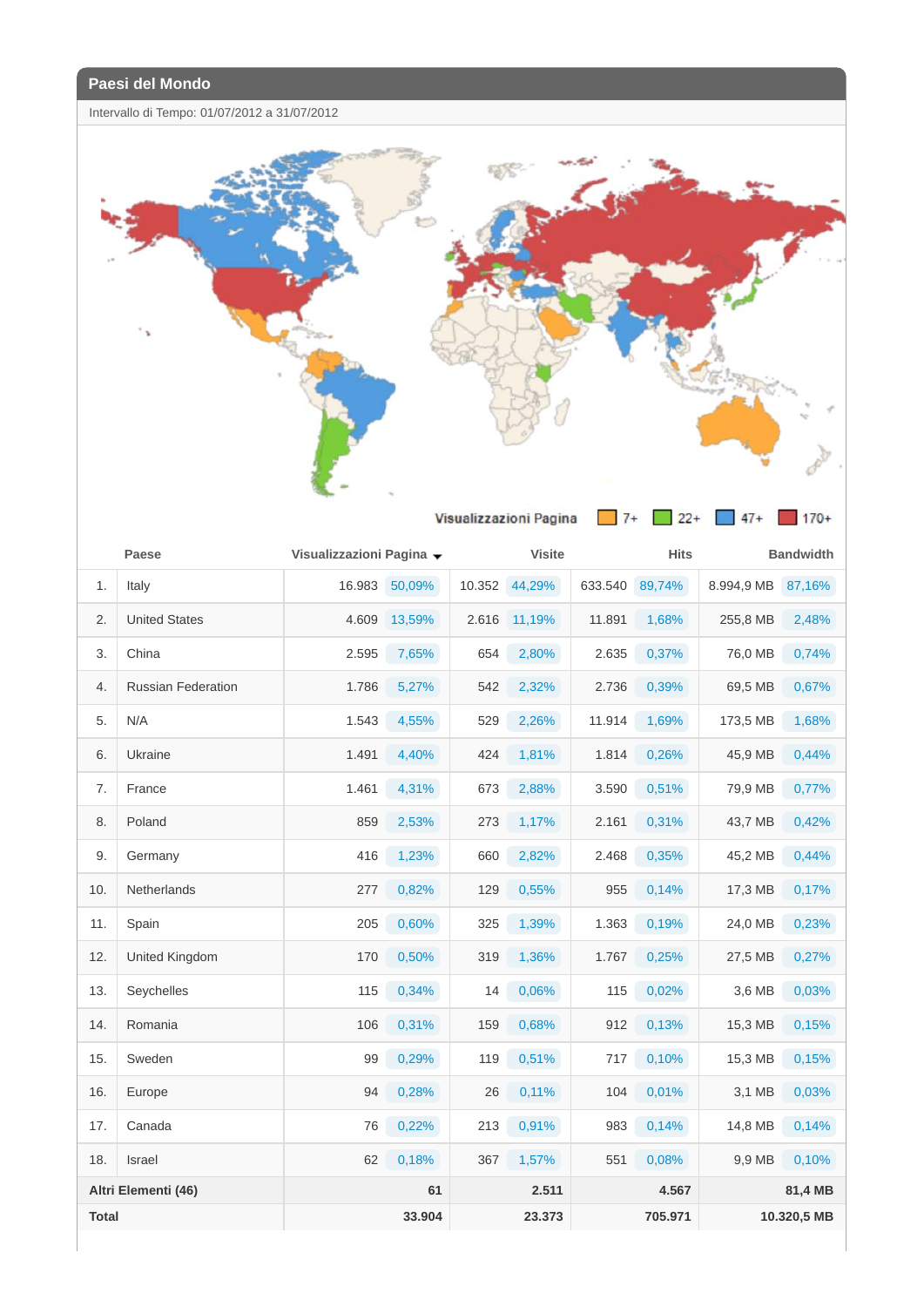|              | Paese                     | Visualizzazioni Pagina v |        |     | <b>Visite</b> |       | <b>Hits</b> |          | <b>Bandwidth</b> |
|--------------|---------------------------|--------------------------|--------|-----|---------------|-------|-------------|----------|------------------|
| 19.          | Turkey                    | 61                       | 0,18%  | 53  | 0,23%         | 105   | 0,01%       | 3,0 MB   | 0,03%            |
| 20.          | India                     | 56                       | 0,17%  | 80  | 0,34%         | 155   | 0,02%       | 4,0 MB   | 0,04%            |
| 21.          | Thailand                  | 54                       | 0,16%  | 26  | 0,11%         | 2.886 | 0,41%       | 48,1 MB  | 0,47%            |
| 22.          | <b>Belarus</b>            | 52                       | 0,15%  | 24  | 0,10%         | 66    | 0,01%       | 2,0 MB   | 0,02%            |
| 23.          | Taiwan                    | 49                       | 0,14%  | 22  | 0,09%         | 63    | 0,01%       | 2,1 MB   | 0,02%            |
| 24.          | Latvia                    | 48                       | 0,14%  | 14  | 0,06%         | 55    | 0,01%       | 1,8 MB   | 0,02%            |
| 25.          | <b>Brazil</b>             | 47                       | 0,14%  | 284 | 1,22%         | 722   | 0,10%       | 12,8 MB  | 0,12%            |
| 26.          | Korea, Republic of        | 44                       | 0,13%  | 13  | 0,06%         | 51    | 0,01%       | 1,6 MB   | 0,02%            |
| 27.          | Argentina                 | 41                       | 0,12%  | 198 | 0,85%         | 1.792 | 0,25%       | 24,0 MB  | 0,23%            |
| 28.          | Switzerland               | 39                       | 0,12%  | 116 | 0,50%         | 2.592 | 0,37%       | 41,7 MB  | 0,40%            |
| 29.          | Ireland                   | 38                       | 0,11%  | 20  | 0,09%         | 563   | 0,08%       | 7,0 MB   | 0,07%            |
| 30.          | Kenya                     | 35                       | 0,10%  | 5   | 0,02%         | 35    | 0,00%       | 0,9 MB   | 0,01%            |
| 31.          | Czech Republic            | 34                       | 0,10%  | 803 | 3,44%         | 893   | 0,13%       | 14,4 MB  | 0,14%            |
| 32.          | Iran, Islamic Republic of | 30                       | 0,09%  | 4   | 0,02%         | 31    | 0,00%       | 0,9 MB   | 0,01%            |
| 33.          | Hong Kong                 | 28                       | 0,08%  | 23  | 0,10%         | 39    | 0,01%       | 1,0 MB   | 0,01%            |
| 34.          | Slovenia                  | 26                       | 0,08%  | 37  | 0,16%         | 1.884 | 0,27%       | 23,2 MB  | 0,22%            |
| 35.          | Chile                     | 24                       | 0,07%  | 31  | 0,13%         | 2.097 | 0,30%       | 28,1 MB  | 0,27%            |
| 36.          | Moldova, Republic of      | 22                       | 0,06%  | 9   | 0,04%         | 386   | 0,05%       | 4,8 MB   | 0,05%            |
| 37.          | Japan                     | 22                       | 0,06%  | 32  | 0,14%         | 568   | 0,08%       | 7,6 MB   | 0,07%            |
| 38.          | Puerto Rico               | 18                       | 0,05%  | 2   | 0,01%         | 18    | 0,00%       | 0,7 MB   | 0,01%            |
| 39.          | Venezuela                 | 18                       | 0,05%  | 15  | 0,06%         | 27    | 0,00%       | 1,3 MB   | 0,01%            |
| 40.          | Australia                 | 16                       | 0,05%  | 28  | 0,12%         | 677   | 0,10%       | 6,0 MB   | 0,06%            |
| 41.          | Satellite Provider        | 15                       | 0,04%  | 17  | 0,07%         | 701   | 0,10%       | 8,3 MB   | 0,08%            |
| 42.          | Greece                    | 12                       | 0,04%  | 9   | 0,04%         | 709   | 0,10%       | 8,8 MB   | 0,09%            |
| 43.          | Montenegro                | 11                       | 0,03%  | 3   | 0,01%         | 1.024 | 0,15%       | 12,3 MB  | 0,12%            |
| 44.          | <b>Bulgaria</b>           | 10                       | 0,03%  | 30  | 0,13%         | 49    | 0,01%       | 0,8 MB   | 0,01%            |
| 45.          | Portugal                  | 8                        | 0,02%  | 349 | 1,49%         | 1.629 | 0,23%       | 26,2 MB  | 0,25%            |
| 46.          | Mexico                    | 8                        | 0,02%  | 20  | 0,09%         | 348   | 0,05%       | 4,5 MB   | 0,04%            |
| 47.          | Saudi Arabia              | 8                        | 0,02%  | 22  | 0,09%         | 772   | $0,11\%$    | 20,7 MB  | 0,20%            |
| 48.          | Morocco                   | 8                        | 0,02%  | 26  | 0,11%         | 65    | 0,01%       | 2,3 MB   | 0,02%            |
| 49.          | Malaysia                  | $\overline{7}$           | 0,02%  | 142 | 0,61%         | 174   | 0,02%       | 2,8 MB   | 0,03%            |
| 50.          | Colombia                  | $\overline{7}$           | 0,02%  | 11  | 0,05%         | 12    | 0,00%       | $0,2$ MB | 0,00%            |
|              | Altri Elementi (46)       |                          | 61     |     | 2.511         |       | 4.567       |          | 81,4 MB          |
| <b>Total</b> |                           |                          | 33.904 |     | 23.373        |       | 705.971     |          | 10.320,5 MB      |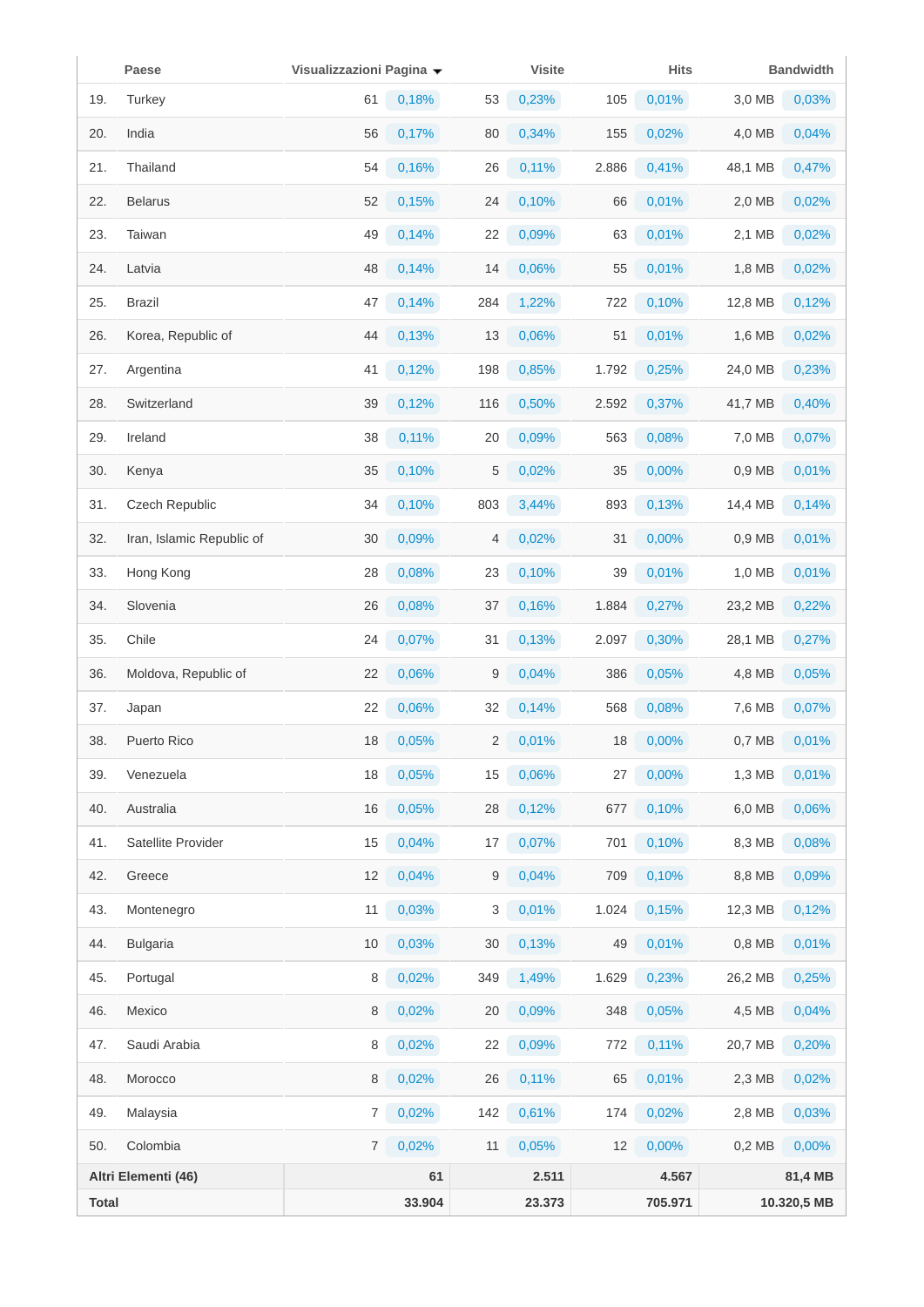Intervallo di Tempo: 01/08/2012 a 31/08/2012



|              | Paese                 | Visualizzazioni Pagina ▼ |        |        | <b>Visite</b> |         | <b>Hits</b> |            | <b>Bandwidth</b> |
|--------------|-----------------------|--------------------------|--------|--------|---------------|---------|-------------|------------|------------------|
| 1.           | Italy                 | 15.564                   | 50,03% | 10.023 | 42,19%        | 579.683 | 86,83%      | 8.883,1 MB | 85,20%           |
| 2.           | <b>United States</b>  | 4.163                    | 13,38% | 2.252  | 9,48%         | 19.686  | 2,95%       | 419,7 MB   | 4,03%            |
| 3.           | China                 | 2.676                    | 8,60%  | 780    | 3,28%         | 2.728   | 0,41%       | 81,5 MB    | 0,78%            |
| 4.           | N/A                   | 1.596                    | 5,13%  | 656    | 2,76%         | 17.535  | 2,63%       | 239,5 MB   | 2,30%            |
| 5.           | Ukraine               | 1.386                    | 4,46%  | 753    | 3,17%         | 2.596   | 0,39%       | 58,1 MB    | 0,56%            |
| 6.           | France                | 1.350                    | 4,34%  | 911    | 3,83%         | 2.049   | 0,31%       | 43,3 MB    | 0,42%            |
| 7.           | Russian Federation    | 1.198                    | 3,85%  | 572    | 2,41%         | 2.877   | 0,43%       | 59,8 MB    | 0,57%            |
| 8.           | Poland                | 695                      | 2,23%  | 188    | 0,79%         | 1.872   | 0,28%       | 38,0 MB    | 0,36%            |
| 9.           | Germany               | 593                      | 1,91%  | 680    | 2,86%         | 5.554   | 0,83%       | 79,1 MB    | 0,76%            |
| 10.          | <b>United Kingdom</b> | 251                      | 0,81%  | 238    | 1,00%         | 1.632   | 0,24%       | 63,7 MB    | 0,61%            |
| 11.          | <b>Netherlands</b>    | 204                      | 0,66%  | 125    | 0,53%         | 490     | 0,07%       | 12,1 MB    | 0,12%            |
| 12.          | Spain                 | 132                      | 0,42%  | 436    | 1,84%         | 6.117   | 0,92%       | 79,9 MB    | 0,77%            |
| 13.          | Latvia                | 131                      | 0,42%  | 16     | 0,07%         | 132     | 0,02%       | 4,1 MB     | 0,04%            |
| 14.          | Sweden                | 129                      | 0,41%  | 88     | 0,37%         | 206     | 0,03%       | 5,6 MB     | 0,05%            |
| 15.          | Romania               | 95                       | 0,31%  | 126    | 0,53%         | 550     | 0,08%       | 8,8 MB     | 0,08%            |
| 16.          | Moldova, Republic of  | 84                       | 0,27%  | 15     | 0,06%         | 141     | 0,02%       | 3.3 MB     | 0,03%            |
| 17.          | Seychelles            | 82                       | 0,26%  | 12     | 0,05%         | 82      | 0,01%       | 2,8 MB     | 0,03%            |
| 18.          | Switzerland           | 64                       | 0,21%  | 140    | 0,59%         | 3.701   | 0,55%       | 47,9 MB    | 0,46%            |
|              | Altri Elementi (55)   |                          | 24     |        | 2.173         |         | 3.392       |            | 66,0 MB          |
| <b>Total</b> |                       |                          | 31.109 |        | 23.759        |         | 667.583     |            | 10.427,2 MB      |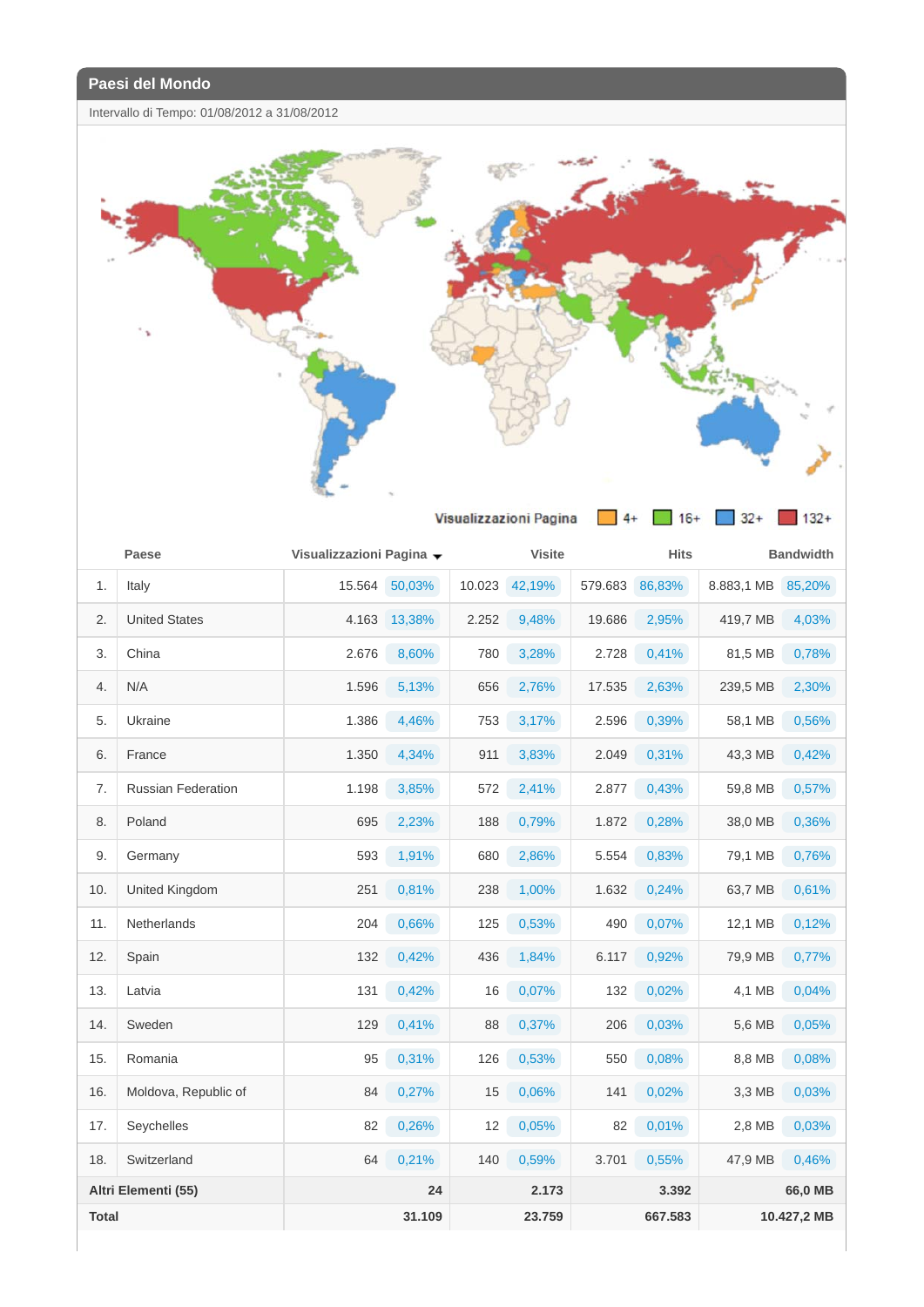|              | Paese                     | Visualizzazioni Pagina v |        |       | <b>Visite</b> |       | <b>Hits</b> |          | <b>Bandwidth</b> |
|--------------|---------------------------|--------------------------|--------|-------|---------------|-------|-------------|----------|------------------|
| 19.          | <b>Bulgaria</b>           | 58                       | 0,19%  | 42    | 0,18%         | 347   | 0,05%       | 5,3 MB   | 0,05%            |
| 20.          | Thailand                  | 57                       | 0,18%  | 55    | 0,23%         | 172   | 0,03%       | 3,9 MB   | 0,04%            |
| 21.          | <b>Brazil</b>             | 56                       | 0,18%  | 295   | 1,24%         | 1.648 | 0,25%       | 23,4 MB  | 0,22%            |
| 22.          | Israel                    | 46                       | 0,15%  | 51    | 0,21%         | 1.015 | 0,15%       | 12,0 MB  | 0,12%            |
| 23.          | Australia                 | 35                       | 0,11%  | 58    | 0,24%         | 1.220 | 0,18%       | 16,2 MB  | 0,15%            |
| 24.          | Canada                    | 32                       | 0,10%  | 200   | 0,84%         | 1.162 | 0,17%       | 15,5 MB  | 0,15%            |
| 25.          | Argentina                 | 32                       | 0,10%  | 170   | 0,72%         | 1.848 | 0,28%       | 22,3 MB  | 0,21%            |
| 26.          | Colombia                  | 31                       | 0,10%  | 19    | 0,08%         | 459   | 0,07%       | 6,3 MB   | 0,06%            |
| 27.          | Philippines               | 30                       | 0,10%  | 45    | 0,19%         | 60    | 0,01%       | 2,3 MB   | 0,02%            |
| 28.          | Singapore                 | 30                       | 0,10%  | 98    | 0,41%         | 410   | 0,06%       | 6,2 MB   | 0,06%            |
| 29.          | Slovakia                  | 27                       | 0,09%  | 45    | 0,19%         | 69    | 0,01%       | 1,8 MB   | 0,02%            |
| 30.          | <b>Czech Republic</b>     | 27                       | 0,09%  | 1.478 | 6,22%         | 2.519 | 0,38%       | 36,9 MB  | 0,35%            |
| 31.          | <b>Belarus</b>            | 27                       | 0,09%  | 14    | 0,06%         | 322   | 0,05%       | 4,2 MB   | 0,04%            |
| 32.          | Iceland                   | 25                       | 0,08%  | 19    | 0,08%         | 1.183 | 0,18%       | 15,7 MB  | 0,15%            |
| 33.          | Taiwan                    | 23                       | 0,07%  | 43    | 0,18%         | 68    | 0,01%       | 1,4 MB   | 0,01%            |
| 34.          | India                     | 20                       | 0,06%  | 50    | 0,21%         | 130   | 0,02%       | 3,4 MB   | 0,03%            |
| 35.          | Indonesia                 | 19                       | 0,06%  | 505   | 2,13%         | 515   | 0,08%       | 5,4 MB   | 0,05%            |
| 36.          | Iran, Islamic Republic of | 16                       | 0,05%  | 8     | 0,03%         | 16    | 0,00%       | $0,1$ MB | 0,00%            |
| 37.          | Slovenia                  | 15                       | 0,05%  | 9     | 0,04%         | 928   | 0,14%       | 11,6 MB  | 0,11%            |
| 38.          | Turkey                    | 12                       | 0,04%  | 196   | 0,82%         | 200   | 0,03%       | 3,8 MB   | 0,04%            |
| 39.          | San Marino                | 12                       | 0,04%  | 7     | 0,03%         | 561   | 0,08%       | 7,5 MB   | 0,07%            |
| 40.          | Japan                     | 11                       | 0,04%  | 21    | 0,09%         | 26    | 0,00%       | 0,8 MB   | 0,01%            |
| 41.          | Finland                   | 7                        | 0,02%  | 22    | 0,09%         | 400   | 0,06%       | 6,1 MB   | 0,06%            |
| 42.          | Europe                    | 6                        | 0,02%  | 13    | 0,05%         | 13    | 0,00%       | $0,2$ MB | 0,00%            |
| 43.          | Dominican Republic        | 6                        | 0,02%  | 2     | 0,01%         | 366   | 0,05%       | 4,3 MB   | 0,04%            |
| 44.          | Austria                   | 5                        | 0,02%  | 50    | 0,21%         | 105   | 0,02%       | 2,6 MB   | 0,02%            |
| 45.          | New Zealand               | 5                        | 0,02%  | 21    | 0,09%         | 19    | 0,00%       | 0,6 MB   | 0,01%            |
| 46.          | Cyprus                    | 5                        | 0,02%  | 10    | 0,04%         | 10    | 0,00%       | 0,0 MB   | 0,00%            |
| 47.          | Nigeria                   | 5                        | 0,02%  | 1     | $0,00\%$      | 5     | 0,00%       | 0,4 MB   | $0,00\%$         |
| 48.          | Portugal                  | 4                        | 0,01%  | 10    | 0,04%         | 218   | 0,03%       | 2,9 MB   | 0,03%            |
| 49.          | Albania                   | 4                        | 0,01%  | 11    | 0,05%         | 339   | 0,05%       | 5,4 MB   | 0,05%            |
| 50.          | Greece                    | $\overline{4}$           | 0,01%  | 7     | 0,03%         | 207   | 0,03%       | 2,3 MB   | 0,02%            |
|              | Altri Elementi (55)       |                          | 24     |       | 2.173         |       | 3.392       |          | 66,0 MB          |
| <b>Total</b> |                           |                          | 31.109 |       | 23.759        |       | 667.583     |          | 10.427,2 MB      |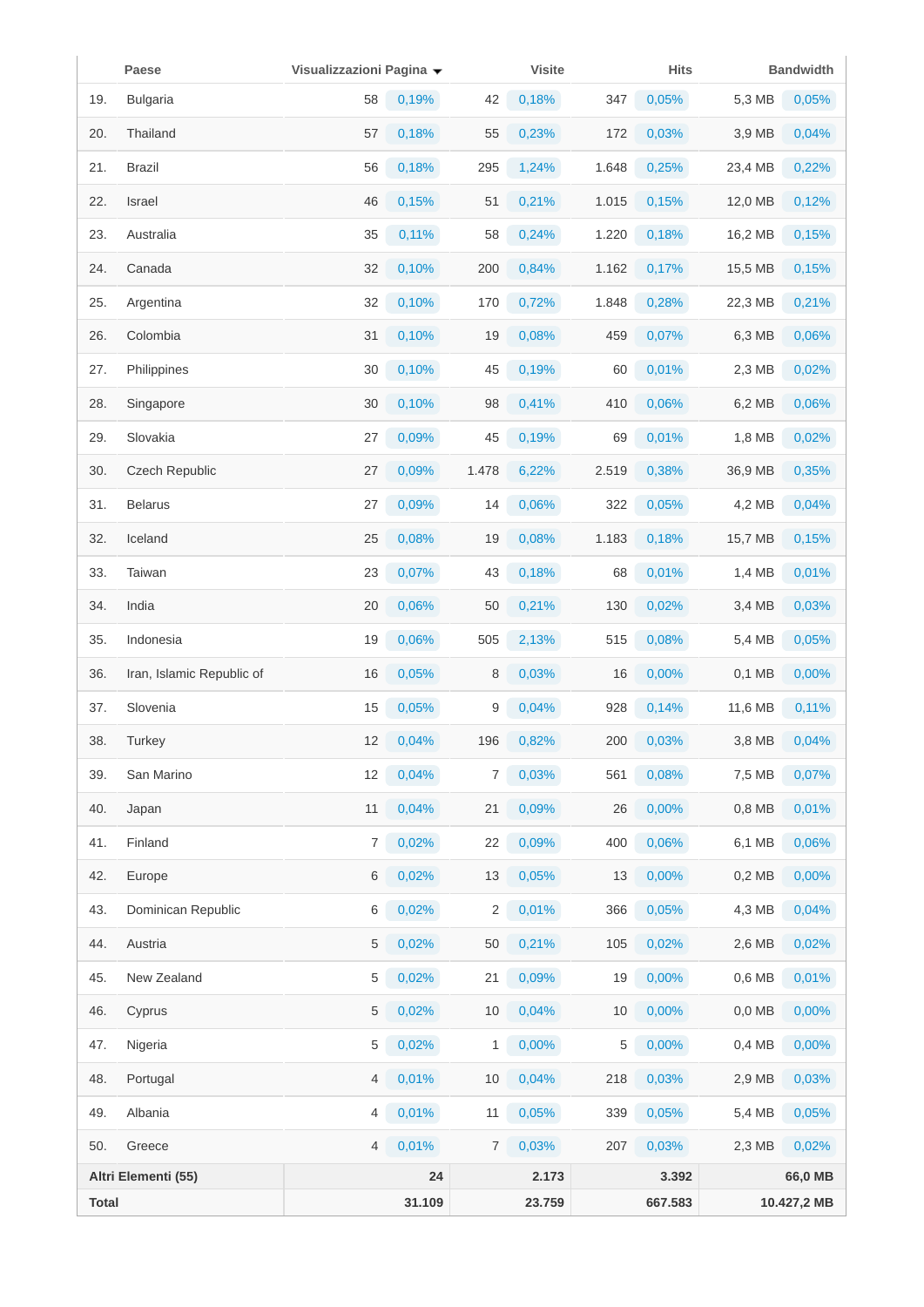Intervallo di Tempo: 01/09/2012 a 30/09/2012



|       | Paese                     | Visualizzazioni Pagina ▼ |               | <b>Visite</b> |        |         | <b>Hits</b> | <b>Bandwidth</b> |             |
|-------|---------------------------|--------------------------|---------------|---------------|--------|---------|-------------|------------------|-------------|
| 1.    | Italy                     |                          | 18.162 45,16% | 14.076        | 48,44% | 803.284 | 89,57%      | 10.554,9 MB      | 86,05%      |
| 2.    | <b>United States</b>      |                          | 9.022 22,43%  | 2.986         | 10,28% | 18.577  | 2,07%       | 442,5 MB         | 3,61%       |
| 3.    | China                     | 3.377                    | 8,40%         | 755           | 2,60%  | 3.413   | 0,38%       | 123,8 MB         | 1,01%       |
| 4.    | N/A                       | 2.326                    | 5,78%         | 862           | 2,97%  | 18.523  | 2,07%       | 266,3 MB         | 2,17%       |
| 5.    | Ukraine                   | 1.781                    | 4,43%         | 704           | 2,42%  | 2.657   | 0,30%       | 63,4 MB          | 0,52%       |
| 6.    | <b>Russian Federation</b> | 1.417                    | 3,52%         | 852           | 2,93%  | 5.171   | 0,58%       | 116,1 MB         | 0,95%       |
| 7.    | France                    | 948                      | 2,36%         | 670           | 2,31%  | 3.986   | 0,44%       | 67,0 MB          | 0,55%       |
| 8.    | Germany                   | 665                      | 1,65%         | 864           | 2,97%  | 3.293   | 0,37%       | 63,8 MB          | 0,52%       |
| 9.    | Sweden                    | 275                      | 0,68%         | 92            | 0,32%  | 409     | 0,05%       | 11,0 MB          | 0,09%       |
| 10.   | Seychelles                | 272                      | 0,68%         | 43            | 0,15%  | 272     | 0,03%       | 7,0 MB           | 0,06%       |
| 11.   | <b>United Kingdom</b>     | 252                      | 0,63%         | 103           | 0,35%  | 2.702   | 0,30%       | 34,8 MB          | 0,28%       |
| 12.   | Latvia                    | 243                      | 0,60%         | 27            | 0.09%  | 243     | 0,03%       | 8.9 MB           | 0,07%       |
| 13.   | <b>Netherlands</b>        | 186                      | 0,46%         | 116           | 0,40%  | 825     | 0.09%       | 12,9 MB          | 0,11%       |
| 14.   | Poland                    | 162                      | 0,40%         | 99            | 0,34%  | 1.662   | 0,19%       | 21,4 MB          | 0,17%       |
| 15.   | Libyan Arab Jamahiriya    | 116                      | 0,29%         | 5             | 0,02%  | 3.975   | 0,44%       | 45,7 MB          | 0,37%       |
| 16.   | Romania                   | 111                      | 0,28%         | 93            | 0,32%  | 590     | 0,07%       | 9,4 MB           | 0,08%       |
| 17.   | Spain                     | 75                       | 0,19%         | 528           | 1,82%  | 1.755   | 0,20%       | 24,6 MB          | 0,20%       |
| 18.   | Europe                    | 56                       | 0,14%         | 25            | 0,09%  | 66      | 0,01%       | 3.4 MB           | 0,03%       |
|       | Altri Elementi (52)       |                          | 54            |               | 2.394  |         | 5.474       |                  | 115,0 MB    |
| Total |                           |                          | 40.214        |               | 29.058 |         | 896.807     |                  | 12.265,6 MB |
|       |                           |                          |               |               |        |         |             |                  |             |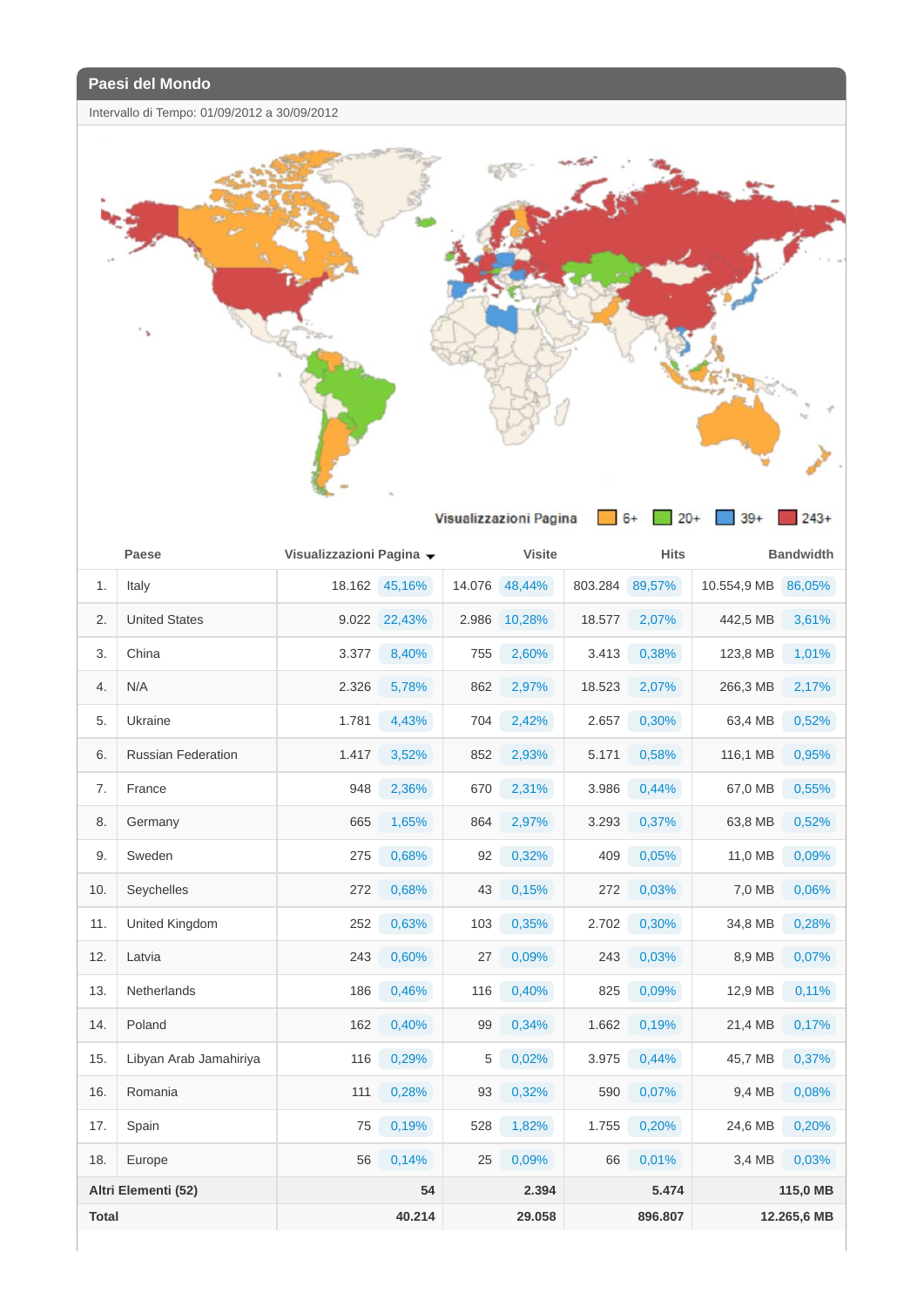|              | Paese                | Visualizzazioni Pagina v |        |       | <b>Visite</b> |       | <b>Hits</b> |          | <b>Bandwidth</b> |
|--------------|----------------------|--------------------------|--------|-------|---------------|-------|-------------|----------|------------------|
| 19.          | Switzerland          | 48                       | 0,12%  | 128   | 0,44%         | 1.989 | 0,22%       | 27,7 MB  | 0,23%            |
| 20.          | Czech Republic       | 46                       | 0,11%  | 1.577 | 5,43%         | 2.923 | 0,33%       | 43,0 MB  | 0,35%            |
| 21.          | Slovenia             | 46                       | 0,11%  | 10    | 0,03%         | 448   | 0,05%       | 7,7 MB   | 0,06%            |
| 22.          | Moldova, Republic of | 43                       | 0,11%  | 25    | 0,09%         | 70    | 0,01%       | 1,7 MB   | 0,01%            |
| 23.          | Japan                | 39                       | 0,10%  | 114   | 0,39%         | 147   | 0,02%       | 6,3 MB   | 0,05%            |
| 24.          | Vietnam              | 39                       | 0,10%  | 58    | 0,20%         | 86    | 0,01%       | 1,5 MB   | 0,01%            |
| 25.          | <b>Brazil</b>        | 36                       | 0,09%  | 251   | 0,86%         | 1.670 | 0,19%       | 23,4 MB  | 0,19%            |
| 26.          | Greece               | 34                       | 0,08%  | 20    | 0,07%         | 1.630 | 0,18%       | 19,1 MB  | 0,16%            |
| 27.          | Colombia             | 30                       | 0,07%  | 19    | 0,07%         | 740   | 0,08%       | 9,5 MB   | 0,08%            |
| 28.          | Israel               | 28                       | 0,07%  | 41    | 0,14%         | 65    | 0,01%       | 1,1 MB   | 0,01%            |
| 29.          | Iceland              | 28                       | 0,07%  | 29    | 0,10%         | 2.725 | 0,30%       | 31,2 MB  | 0,25%            |
| 30.          | Austria              | 26                       | 0,06%  | 23    | 0,08%         | 784   | 0,09%       | 9,9 MB   | 0,08%            |
| 31.          | Ireland              | 25                       | 0,06%  | 29    | 0,10%         | 33    | 0,00%       | 0,1 MB   | 0,00%            |
| 32.          | Paraguay             | 24                       | 0,06%  | 5     | 0,02%         | 26    | 0,00%       | 1,5 MB   | 0,01%            |
| 33.          | Chile                | 24                       | 0,06%  | 30    | 0,10%         | 1.122 | 0,13%       | 14,4 MB  | 0,12%            |
| 34.          | Malaysia             | 22                       | 0,05%  | 128   | 0,44%         | 739   | 0,08%       | 9,9 MB   | 0,08%            |
| 35.          | Hong Kong            | 22                       | 0,05%  | 7     | 0,02%         | 22    | 0,00%       | $0,2$ MB | 0,00%            |
| 36.          | Kazakstan            | 20                       | 0,05%  | 7     | 0,02%         | 199   | 0,02%       | 2,7 MB   | 0,02%            |
| 37.          | Philippines          | 15                       | 0,04%  | 26    | 0,09%         | 36    | 0,00%       | 0,6 MB   | 0,01%            |
| 38.          | Korea, Republic of   | 15                       | 0,04%  | 27    | 0,09%         | 121   | 0,01%       | 1,6 MB   | 0,01%            |
| 39.          | Argentina            | 13                       | 0,03%  | 223   | 0,77%         | 861   | 0,10%       | 12,1 MB  | 0,10%            |
| 40.          | New Zealand          | 10                       | 0,02%  | 21    | 0,07%         | 31    | 0,00%       | 0,6 MB   | 0,00%            |
| 41.          | Finland              | 10                       | 0,02%  | 8     | 0,03%         | 503   | 0,06%       | 6,2 MB   | 0,05%            |
| 42.          | Satellite Provider   | 10                       | 0,02%  | 7     | 0,02%         | 729   | 0,08%       | 9.3 MB   | 0,08%            |
| 43.          | Canada               | 9                        | 0,02%  | 401   | 1,38%         | 679   | 0,08%       | 10,8 MB  | 0,09%            |
| 44.          | Montenegro           | 9                        | 0,02%  | 5     | 0,02%         | 465   | 0,05%       | 5,9 MB   | 0,05%            |
| 45.          | Pakistan             | 8                        | 0,02%  | 45    | 0,15%         | 69    | 0,01%       | 1,2 MB   | 0,01%            |
| 46.          | Singapore            | 8                        | 0,02%  | 114   | 0,39%         | 119   | 0,01%       | 2,4 MB   | 0,02%            |
| 47.          | Australia            | 8                        | 0,02%  | 44    | 0,15%         | 417   | 0,05%       | 5,4 MB   | 0,04%            |
| 48.          | Venezuela            | $\overline{7}$           | 0,02%  | 16    | 0,06%         | 101   | 0,01%       | 1,3 MB   | 0,01%            |
| 49.          | Indonesia            | 6                        | 0,01%  | 258   | 0,89%         | 298   | 0,03%       | 3,6 MB   | 0,03%            |
| 50.          | Denmark              | 6                        | 0,01%  | 68    | 0,23%         | 83    | 0,01%       | 1,6 MB   | 0,01%            |
|              | Altri Elementi (52)  |                          | 54     |       | 2.394         |       | 5.474       |          | 115,0 MB         |
| <b>Total</b> |                      |                          | 40.214 |       | 29.058        |       | 896.807     |          | 12.265,6 MB      |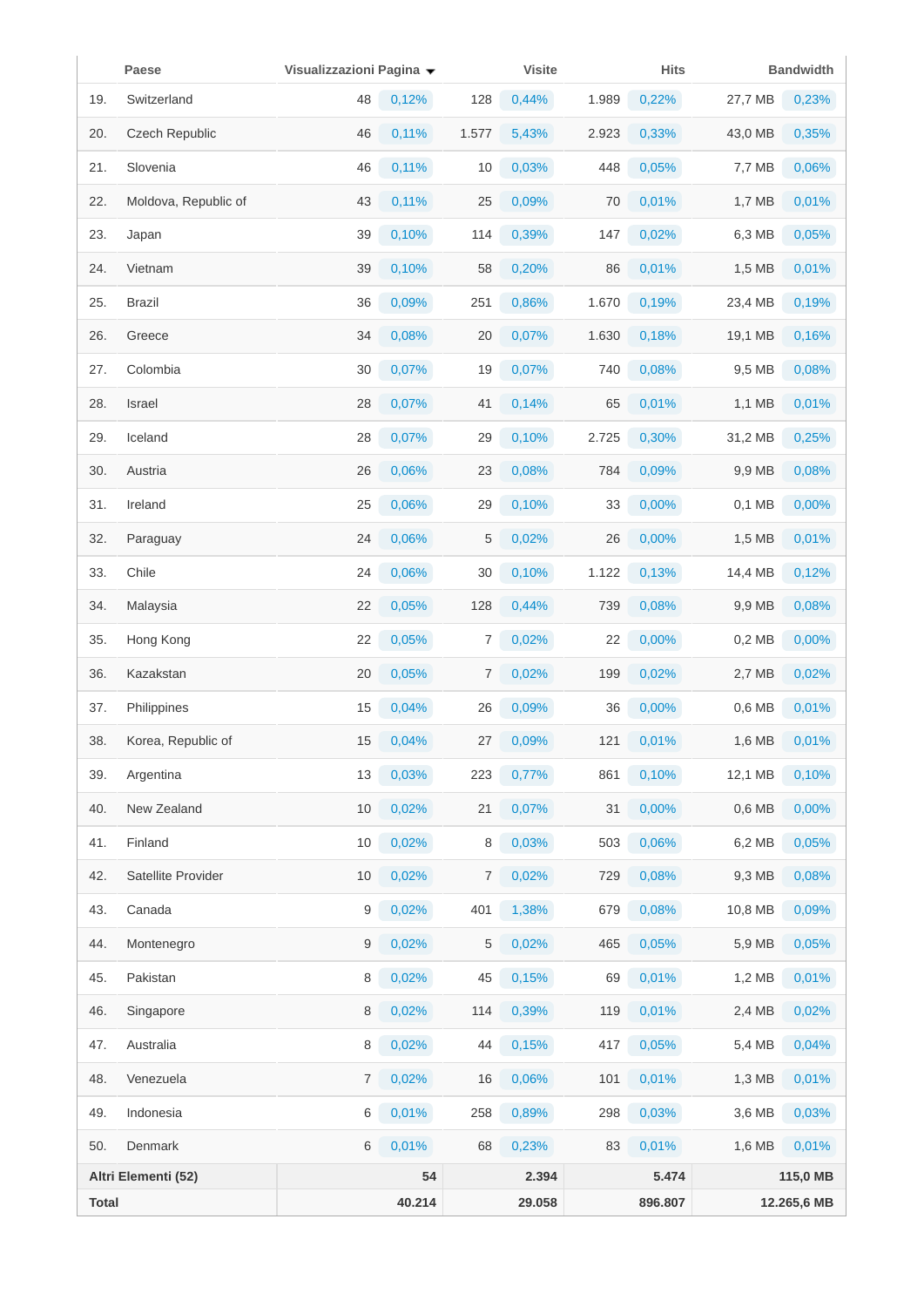Intervallo di Tempo: 01/10/2012 a 31/10/2012



|              | Paese                     | Visualizzazioni Pagina v |               |        | <b>Visite</b> |           | <b>Hits</b> |             | <b>Bandwidth</b> |
|--------------|---------------------------|--------------------------|---------------|--------|---------------|-----------|-------------|-------------|------------------|
| 1.           | Italy                     |                          | 27.174 47,13% | 18.684 | 56,77%        | 1.053.989 | 89,13%      | 13.331,7 MB | 85,27%           |
| 2.           | <b>United States</b>      | 7.927                    | 13,75%        | 2.969  | 9,02%         | 19.221    | 1,63%       | 533,3 MB    | 3,41%            |
| 3.           | <b>Russian Federation</b> | 4.983                    | 8,64%         | 1.696  | 5,15%         | 6.782     | 0,57%       | 102,7 MB    | 0,66%            |
| 4.           | China                     | 4.959                    | 8,60%         | 891    | 2,71%         | 5.006     | 0,42%       | 174,1 MB    | 1,11%            |
| 5.           | N/A                       | 4.209                    | 7,30%         | 1.316  | 4,00%         | 28.033    | 2,37%       | 435,2 MB    | 2,78%            |
| 6.           | Ukraine                   | 2.329                    | 4,04%         | 544    | 1,65%         | 3.053     | 0,26%       | 77,8 MB     | 0,50%            |
| 7.           | France                    | 2.205                    | 3,82%         | 841    | 2,56%         | 7.337     | 0,62%       | 128,1 MB    | 0,82%            |
| 8.           | Germany                   | 626                      | 1,09%         | 761    | 2,31%         | 6.177     | 0,52%       | 88,2 MB     | 0,56%            |
| 9.           | Poland                    | 555                      | 0,96%         | 189    | 0,57%         | 1.987     | 0,17%       | 34,9 MB     | 0,22%            |
| 10.          | Sweden                    | 338                      | 0,59%         | 140    | 0,43%         | 2.862     | 0,24%       | 43,7 MB     | 0,28%            |
| 11.          | Romania                   | 217                      | 0,38%         | 92     | 0,28%         | 1.469     | 0,12%       | 20,7 MB     | 0,13%            |
| 12.          | Latvia                    | 215                      | 0,37%         | 43     | 0,13%         | 234       | 0,02%       | 6,5 MB      | 0,04%            |
| 13.          | Switzerland               | 178                      | 0,31%         | 211    | 0,64%         | 8.924     | 0,75%       | 109,0 MB    | 0,70%            |
| 14.          | <b>Netherlands</b>        | 166                      | 0,29%         | 175    | 0,53%         | 331       | 0,03%       | 7,8 MB      | 0,05%            |
| 15.          | Europe                    | 131                      | 0,23%         | 60     | 0,18%         | 1.323     | 0,11%       | 17,5 MB     | 0,11%            |
| 16.          | Canada                    | 111                      | 0,19%         | 364    | 1,11%         | 2.386     | 0,20%       | 33,4 MB     | 0,21%            |
| 17.          | Spain                     | 109                      | 0,19%         | 252    | 0,77%         | 3.075     | 0,26%       | 40,0 MB     | 0,26%            |
| 18.          | Seychelles                | 94                       | 0,16%         | 16     | 0,05%         | 94        | 0,01%       | 3,4 MB      | 0,02%            |
|              | Altri Elementi (61)       |                          | 155           |        | 1.551         |           | 6.933       |             | 110,9 MB         |
| <b>Total</b> |                           |                          | 57.656        |        | 32.910        |           | 1.182.572   |             | 15.635,0 MB      |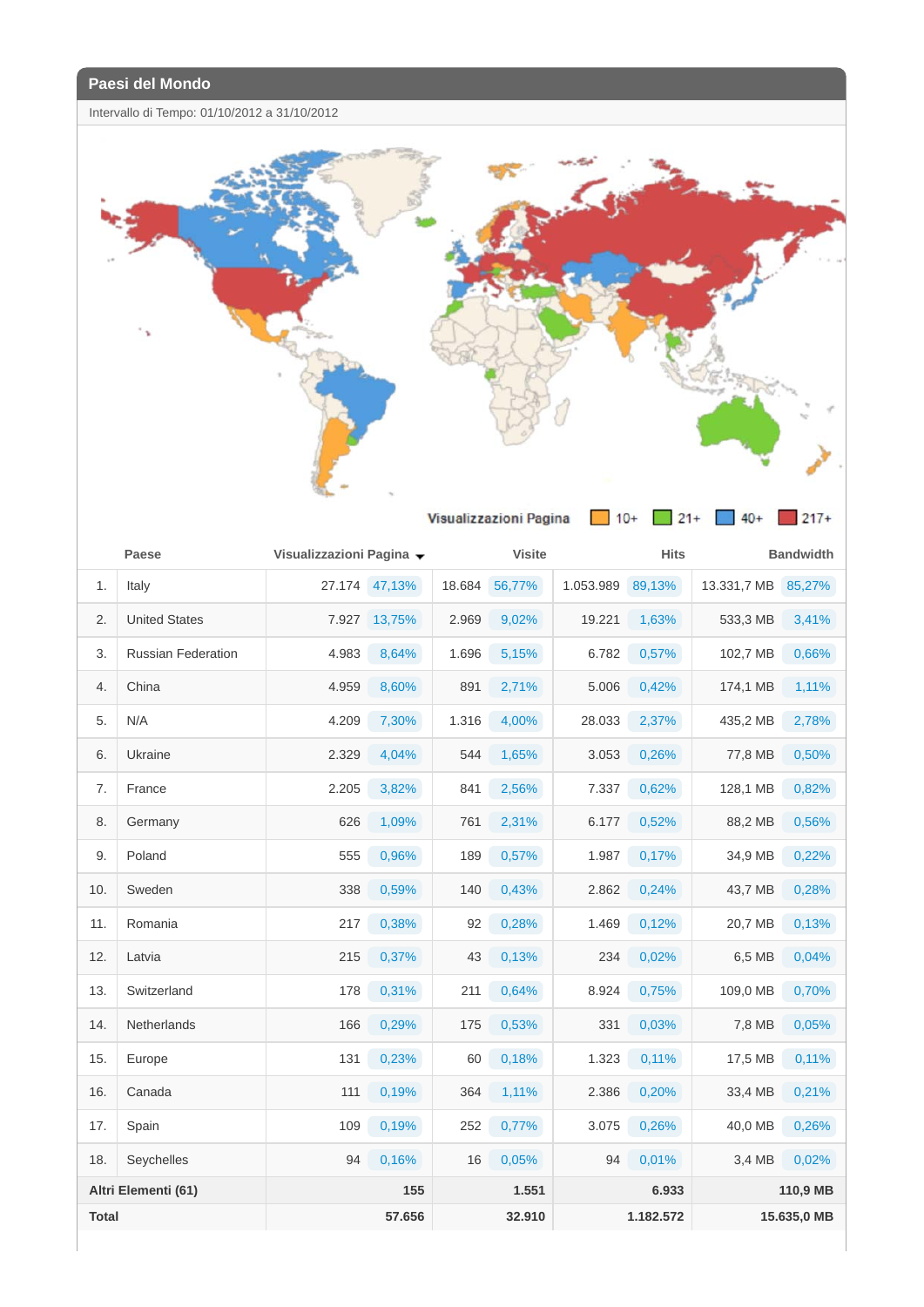|              | Paese                        | Visualizzazioni Pagina v |          |     | <b>Visite</b> |       | <b>Hits</b> |          | <b>Bandwidth</b> |
|--------------|------------------------------|--------------------------|----------|-----|---------------|-------|-------------|----------|------------------|
| 19.          | United Kingdom               | 80                       | 0,14%    | 125 | 0,38%         | 2.827 | 0,24%       | 36,8 MB  | 0,24%            |
| 20.          | Luxembourg                   | 80                       | 0,14%    | 15  | 0,05%         | 88    | 0,01%       | 2,8 MB   | 0,02%            |
| 21.          | <b>Brazil</b>                | 76                       | 0,13%    | 330 | 1,00%         | 3.181 | 0,27%       | 43,1 MB  | 0,28%            |
| 22.          | Kazakstan                    | 71                       | 0,12%    | 17  | 0,05%         | 78    | 0,01%       | 2,8 MB   | 0,02%            |
| 23.          | Korea, Republic of           | 59                       | 0,10%    | 24  | 0,07%         | 66    | 0,01%       | 1,8 MB   | 0,01%            |
| 24.          | Japan                        | 40                       | 0,07%    | 76  | 0,23%         | 319   | 0,03%       | 6,2 MB   | 0,04%            |
| 25.          | Turkey                       | 38                       | 0,07%    | 86  | 0,26%         | 1.661 | 0,14%       | 21,1 MB  | 0,13%            |
| 26.          | Ireland                      | 37                       | 0,06%    | 40  | 0,12%         | 40    | 0,00%       | $0,5$ MB | 0,00%            |
| 27.          | Macau                        | 37                       | 0,06%    | 5   | 0,02%         | 37    | 0,00%       | 1,6 MB   | 0,01%            |
| 28.          | Morocco                      | 34                       | 0,06%    | 35  | 0,11%         | 573   | 0,05%       | 20,8 MB  | 0,13%            |
| 29.          | Austria                      | 33                       | 0,06%    | 31  | 0,09%         | 1.337 | 0,11%       | 17,2 MB  | 0,11%            |
| 30.          | Thailand                     | 31                       | 0,05%    | 90  | 0,27%         | 253   | 0,02%       | 3,5 MB   | 0,02%            |
| 31.          | Australia                    | 31                       | 0,05%    | 48  | 0,15%         | 716   | 0,06%       | 9,4 MB   | 0,06%            |
| 32.          | Iceland                      | 29                       | 0,05%    | 33  | 0,10%         | 2.547 | 0,22%       | 32,4 MB  | 0,21%            |
| 33.          | Slovenia                     | 28                       | 0,05%    | 25  | 0,08%         | 1.142 | 0,10%       | 13,9 MB  | 0,09%            |
| 34.          | Singapore                    | 25                       | 0,04%    | 30  | 0,09%         | 42    | 0,00%       | 1,7 MB   | 0,01%            |
| 35.          | Uruguay                      | 24                       | 0,04%    | 7   | 0,02%         | 1.230 | 0,10%       | 15,2 MB  | 0,10%            |
| 36.          | Gabon                        | 22                       | 0,04%    | 3   | 0,01%         | 22    | 0,00%       | 1,4 MB   | 0,01%            |
| 37.          | Saudi Arabia                 | 21                       | 0,04%    | 21  | 0,06%         | 248   | 0,02%       | 5,5 MB   | 0,03%            |
| 38.          | Greece                       | 20                       | 0,03%    | 14  | 0,04%         | 848   | 0,07%       | 10,9 MB  | 0,07%            |
| 39.          | Norway                       | 17                       | 0,03%    | 18  | 0,05%         | 792   | 0,07%       | 11,9 MB  | 0,08%            |
| 40.          | Iran, Islamic Republic<br>of | 17                       | 0,03%    | 8   | 0,02%         | 28    | 0,00%       | 1,3 MB   | 0,01%            |
| 41.          | Serbia                       | 16                       | 0,03%    | 9   | 0,03%         | 22    | 0,00%       | 0,4 MB   | 0,00%            |
| 42.          | Croatia                      | 14                       | 0,02%    | 11  | 0,03%         | 585   | 0,05%       | 7,5 MB   | 0,05%            |
| 43.          | India                        | 13                       | $0,02\%$ | 32  | 0,10%         | 559   | 0,05%       | 7,4 MB   | 0,05%            |
| 44.          | San Marino                   | 13                       | 0,02%    | 11  | 0,03%         | 665   | 0,06%       | 7,8 MB   | 0,05%            |
| 45.          | New Zealand                  | 13                       | 0,02%    | 11  | 0,03%         | 515   | 0,04%       | 8,2 MB   | 0,05%            |
| 46.          | Czech Republic               | 12                       | 0,02%    | 715 | 2,17%         | 1.389 | 0,12%       | 20,1 MB  | 0,13%            |
| 47.          | Argentina                    | 12                       | $0,02\%$ | 131 | 0,40%         | 866   | 0,07%       | 12,5 MB  | 0,08%            |
| 48.          | <b>United Arab Emirates</b>  | 12                       | 0,02%    | 7   | 0,02%         | 220   | 0,02%       | 3,7 MB   | 0,02%            |
| 49.          | Slovakia                     | 10                       | $0,02\%$ | 48  | 0,15%         | 393   | 0,03%       | 5,2 MB   | 0,03%            |
| 50.          | Mexico                       | 10                       | 0,02%    | 59  | 0,18%         | 67    | 0,01%       | 1,6 MB   | 0,01%            |
|              | Altri Elementi (61)          |                          | 155      |     | 1.551         |       | 6.933       |          | 110,9 MB         |
| <b>Total</b> |                              |                          | 57.656   |     | 32.910        |       | 1.182.572   |          | 15.635,0 MB      |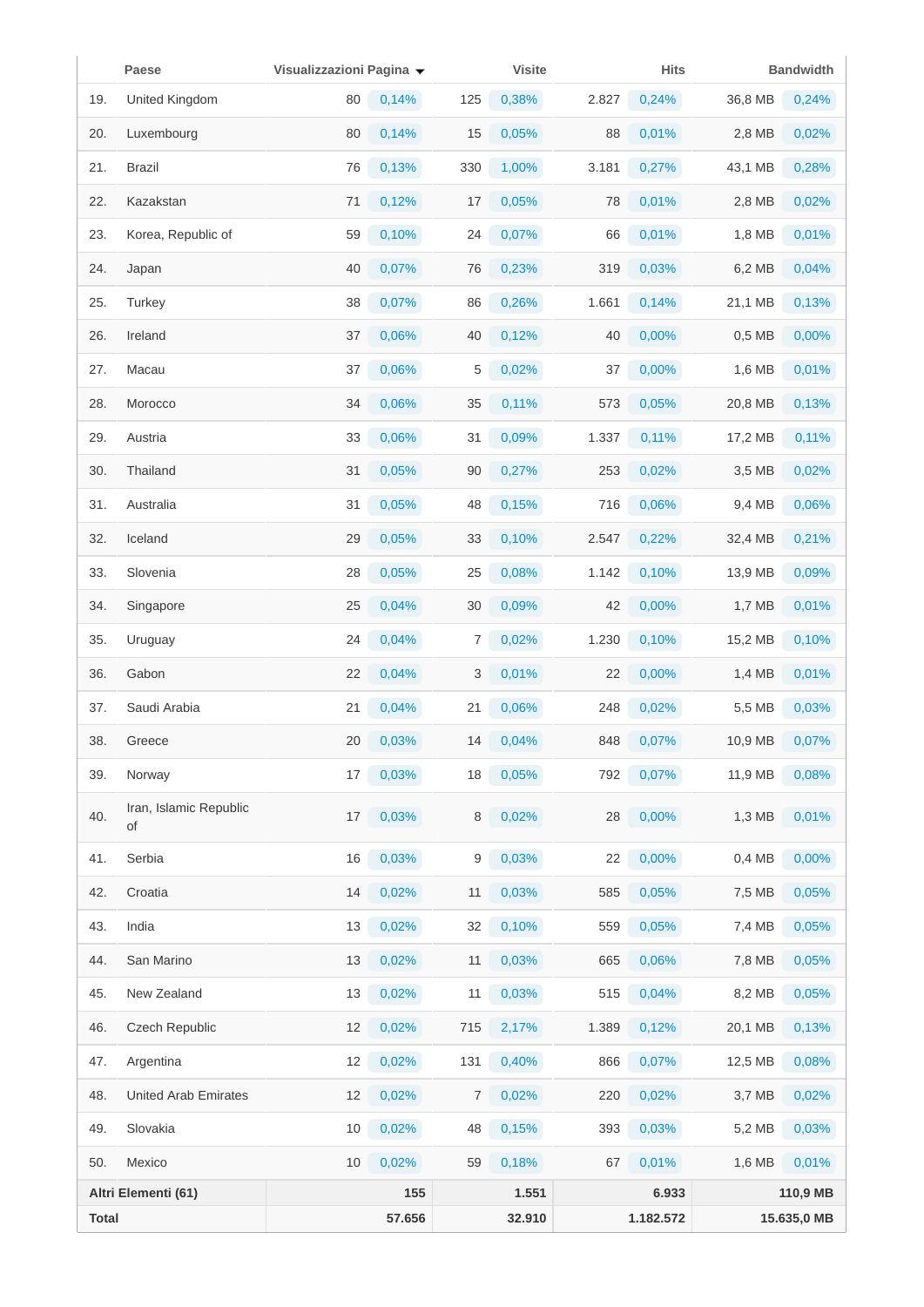Intervallo di Tempo: 01/11/2012 a 30/11/2012



|              | Paese<br>Visualizzazioni Pagina v |        |        |        |               |           |             |             |                  |
|--------------|-----------------------------------|--------|--------|--------|---------------|-----------|-------------|-------------|------------------|
|              |                                   |        |        |        | <b>Visite</b> |           | <b>Hits</b> |             | <b>Bandwidth</b> |
| 1.           | Italy                             | 27.723 | 46,50% | 22.071 | 59,17%        | 1.228.291 | 90,29%      | 17.518,3 MB | 88,23%           |
| 2.           | <b>United States</b>              | 10.409 | 17,46% | 3.716  | 9,96%         | 22.260    | 1,64%       | 565,0 MB    | 2,85%            |
| 3.           | China                             | 4.986  | 8,36%  | 932    | 2,50%         | 5.091     | 0,37%       | 172,3 MB    | 0,87%            |
| 4.           | <b>Russian Federation</b>         | 4.766  | 7,99%  | 1.656  | 4,44%         | 6.596     | 0,48%       | 91,1 MB     | 0,46%            |
| 5.           | N/A                               | 4.154  | 6,97%  | 1.527  | 4,09%         | 37.178    | 2,73%       | 517,8 MB    | 2,61%            |
| 6.           | Ukraine                           | 3.245  | 5,44%  | 922    | 2,47%         | 5.684     | 0,42%       | 131,3 MB    | 0,66%            |
| 7.           | France                            | 576    | 0,97%  | 371    | 0,99%         | 2.657     | 0,20%       | 45,0 MB     | 0,23%            |
| 8.           | Germany                           | 463    | 0,78%  | 613    | 1,64%         | 3.917     | 0,29%       | 63,1 MB     | 0,32%            |
| 9.           | <b>Netherlands</b>                | 369    | 0,62%  | 130    | 0,35%         | 980       | 0,07%       | 19,9 MB     | 0,10%            |
| 10.          | Luxembourg                        | 339    | 0,57%  | 31     | 0,08%         | 407       | 0,03%       | 7,2 MB      | 0,04%            |
| 11.          | Canada                            | 334    | 0,56%  | 259    | 0,69%         | 9.296     | 0,68%       | 115,5 MB    | 0,58%            |
| 12.          | Sweden                            | 320    | 0,54%  | 167    | 0,45%         | 866       | 0,06%       | 16,1 MB     | 0,08%            |
| 13.          | Poland                            | 313    | 0,53%  | 93     | 0,25%         | 1.883     | 0,14%       | 28,9 MB     | 0,15%            |
| 14.          | <b>United Arab Emirates</b>       | 306    | 0,51%  | 16     | 0,04%         | 917       | 0,07%       | 33,3 MB     | 0,17%            |
| 15.          | Latvia                            | 201    | 0,34%  | 30     | 0,08%         | 201       | 0,01%       | 6.0 MB      | 0,03%            |
| 16.          | Spain                             | 191    | 0,32%  | 296    | 0,79%         | 6.618     | 0,49%       | 90,3 MB     | 0,45%            |
| 17.          | United Kingdom                    | 105    | 0,18%  | 97     | 0,26%         | 3.509     | 0,26%       | 46,3 MB     | 0,23%            |
| 18.          | Europe                            | 94     | 0,16%  | 86     | 0,23%         | 2.380     | 0,17%       | 39,0 MB     | 0,20%            |
|              | Altri Elementi (48)               |        | 57     |        | 1.121         |           | 4.372       |             | 69,7 MB          |
| <b>Total</b> |                                   |        | 59.615 |        | 37.302        |           | 1.360.394   |             | 19.857,0 MB      |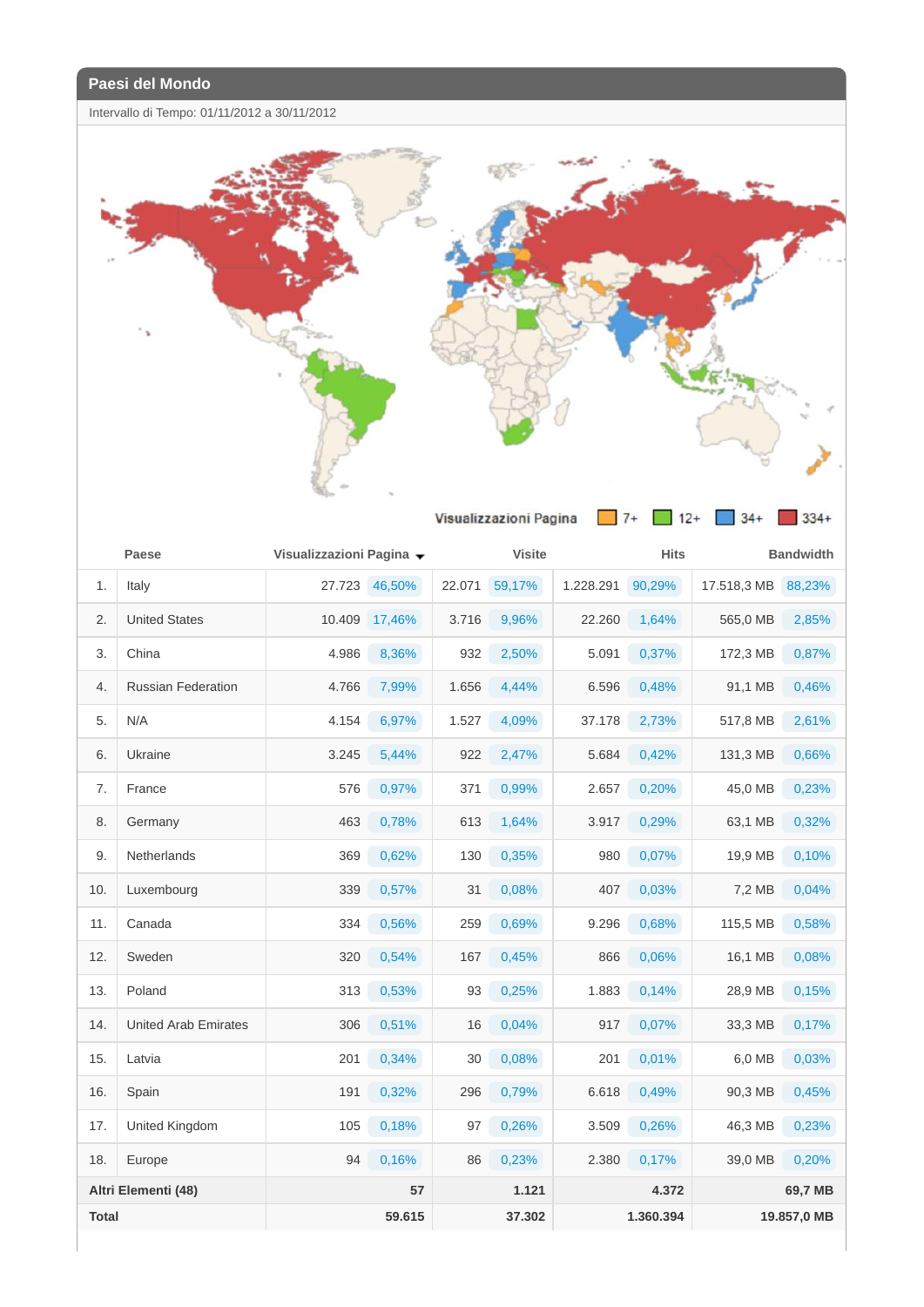|              | Paese                     | Visualizzazioni Pagina v |          |       | <b>Visite</b> |       | <b>Hits</b> |          | <b>Bandwidth</b> |
|--------------|---------------------------|--------------------------|----------|-------|---------------|-------|-------------|----------|------------------|
| 19.          | Japan                     | 73                       | 0,12%    | 68    | 0,18%         | 130   | 0,01%       | 7,0 MB   | 0,04%            |
| 20.          | Switzerland               | 49                       | 0,08%    | 195   | 0,52%         | 2.362 | 0,17%       | 50,0 MB  | 0,25%            |
| 21.          | Czech Republic            | 47                       | 0,08%    | 1.316 | 3,53%         | 3.597 | 0,26%       | 51,3 MB  | 0,26%            |
| 22.          | Seychelles                | 44                       | 0,07%    | 4     | 0,01%         | 44    | 0,00%       | 1,4 MB   | 0,01%            |
| 23.          | India                     | 34                       | 0,06%    | 37    | 0,10%         | 60    | 0,00%       | 2,3 MB   | 0,01%            |
| 24.          | Ireland                   | 34                       | 0,06%    | 30    | 0,08%         | 37    | 0,00%       | 0,8 MB   | 0,00%            |
| 25.          | Israel                    | 32                       | 0,05%    | 7     | 0,02%         | 34    | 0,00%       | 1,1 MB   | 0,01%            |
| 26.          | Cyprus                    | 24                       | 0,04%    | 28    | 0,08%         | 54    | 0,00%       | 1,5 MB   | 0,01%            |
| 27.          | Georgia                   | 24                       | 0,04%    | 5     | 0,01%         | 26    | 0,00%       | 2,0 MB   | 0,01%            |
| 28.          | Indonesia                 | 23                       | 0,04%    | 213   | 0,57%         | 395   | 0,03%       | 6,1 MB   | 0,03%            |
| 29.          | Romania                   | 21                       | 0,04%    | 73    | 0,20%         | 222   | 0,02%       | 2,9 MB   | 0,01%            |
| 30.          | Egypt                     | 20                       | 0,03%    | 49    | 0,13%         | 294   | 0,02%       | 11,8 MB  | 0,06%            |
| 31.          | Singapore                 | 18                       | 0,03%    | 9     | 0,02%         | 121   | 0,01%       | 1,9 MB   | 0,01%            |
| 32.          | <b>Brazil</b>             | 16                       | 0,03%    | 335   | 0,90%         | 1.705 | 0,13%       | 27,5 MB  | 0,14%            |
| 33.          | Austria                   | 16                       | 0,03%    | 45    | 0,12%         | 980   | 0,07%       | 12,3 MB  | 0,06%            |
| 34.          | South Africa              | 16                       | 0,03%    | 21    | 0,06%         | 34    | 0,00%       | 1,3 MB   | 0,01%            |
| 35.          | San Marino                | 15                       | 0,03%    | 5     | 0,01%         | 761   | 0,06%       | 9,7 MB   | 0,05%            |
| 36.          | Hungary                   | 14                       | 0,02%    | 383   | 1,03%         | 956   | 0,07%       | 14,3 MB  | 0,07%            |
| 37.          | <b>Bulgaria</b>           | 12                       | $0,02\%$ | 53    | 0,14%         | 803   | 0,06%       | 10,2 MB  | 0,05%            |
| 38.          | Colombia                  | 12                       | 0,02%    | 13    | 0,03%         | 384   | 0,03%       | 5,0 MB   | 0,03%            |
| 39.          | <b>Belarus</b>            | 12                       | 0,02%    | 23    | 0,06%         | 423   | 0,03%       | 5,5 MB   | 0,03%            |
| 40.          | Morocco                   | 12                       | 0,02%    | 16    | 0,04%         | 156   | 0,01%       | 6,4 MB   | 0,03%            |
| 41.          | Uzbekistan                | 12                       | 0,02%    | 4     | 0,01%         | 740   | 0,05%       | 9,2 MB   | 0,05%            |
| 42.          | Azerbaijan                | 12                       | 0,02%    | 3     | 0,01%         | 12    | 0,00%       | 1,0 MB   | 0,00%            |
| 43.          | Slovenia                  | 11                       | 0,02%    | 26    | 0,07%         | 571   | 0,04%       | 6,5 MB   | 0,03%            |
| 44.          | Anonymous Proxy           | 11                       | 0,02%    | 4     | 0,01%         | 195   | 0,01%       | 2,7 MB   | 0,01%            |
| 45.          | Thailand                  | 9                        | $0,02\%$ | 110   | 0,29%         | 1.441 | 0,11%       | 17,3 MB  | 0,09%            |
| 46.          | Lithuania                 | 9                        | 0,02%    | 7     | 0,02%         | 9     | 0,00%       | $0,1$ MB | 0,00%            |
| 47.          | Bosnia and<br>Herzegovina | 9                        | $0,02\%$ | 6     | 0,02%         | 345   | 0,03%       | 4,4 MB   | 0,02%            |
| 48.          | Vietnam                   | 8                        | 0,01%    | 42    | 0,11%         | 48    | 0,00%       | 1,2 MB   | 0,01%            |
| 49.          | Korea, Republic of        | 8                        | 0,01%    | 23    | 0,06%         | 29    | $0,00\%$    | 0,3 MB   | $0,00\%$         |
| 50.          | New Zealand               | $\overline{7}$           | 0,01%    | 15    | 0,04%         | 323   | 0,02%       | 5,7 MB   | 0,03%            |
|              | Altri Elementi (48)       |                          | 57       |       | 1.121         |       | 4.372       |          | 69,7 MB          |
| <b>Total</b> |                           |                          | 59.615   |       | 37.302        |       | 1.360.394   |          | 19.857,0 MB      |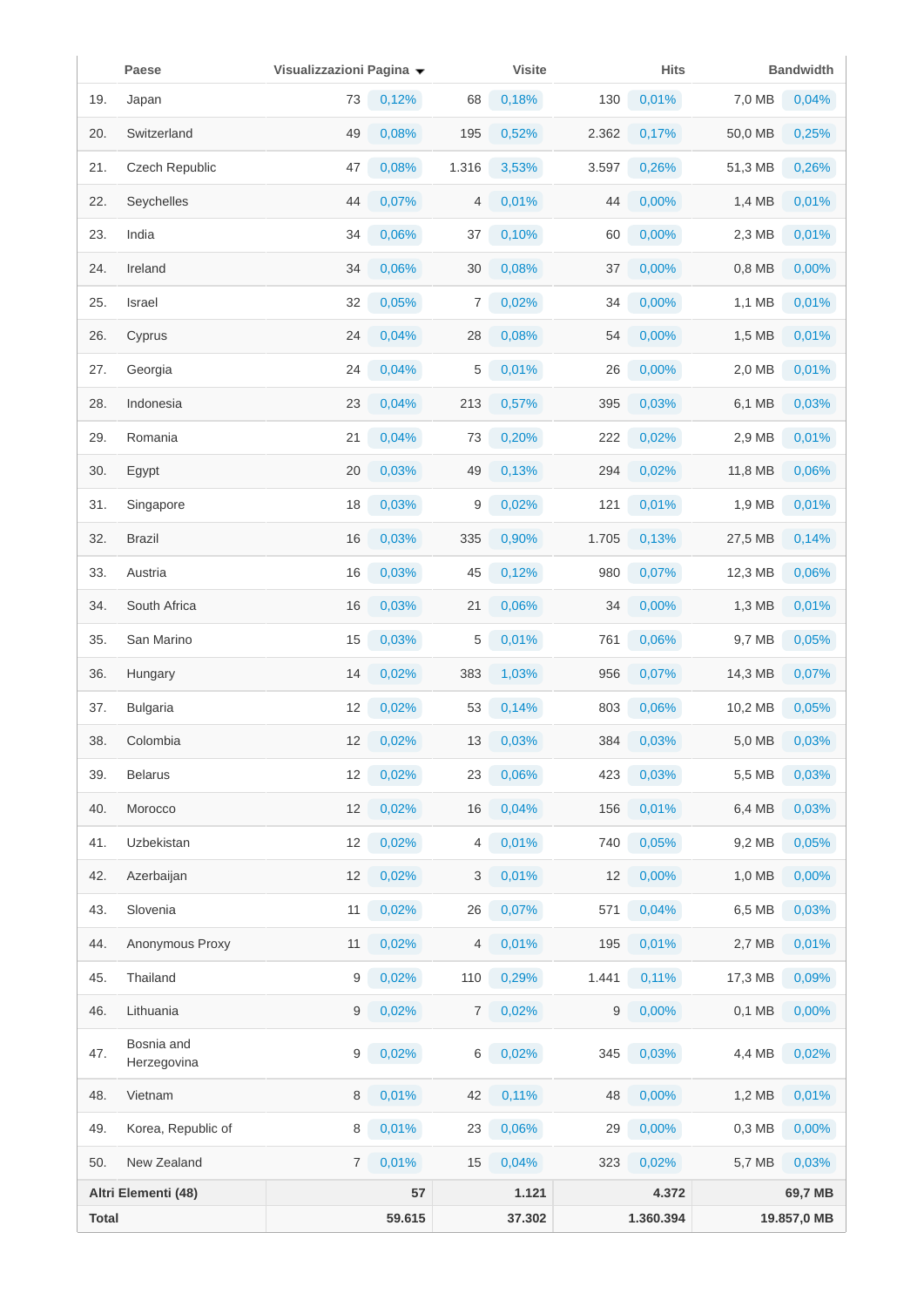Intervallo di Tempo: 01/12/2012 a 31/12/2012



|              | Paese                     | Visualizzazioni Pagina ▼ |               |        | <b>Visite</b> |         | <b>Hits</b> |             | <b>Bandwidth</b> |
|--------------|---------------------------|--------------------------|---------------|--------|---------------|---------|-------------|-------------|------------------|
| 1.           | Italy                     |                          | 22.067 43,04% | 19.805 | 54,39%        | 773.969 | 88,92%      | 10.976,0 MB | 84,42%           |
| 2.           | China                     | 6.811                    | 13,28%        | 1.181  | 3,24%         | 7.368   | 0,85%       | 248,2 MB    | 1,91%            |
| 3.           | <b>United States</b>      | 5.655                    | 11,03%        | 2.473  | 6,79%         | 12.795  | 1,47%       | 412,6 MB    | 3,17%            |
| 4.           | N/A                       | 3.905                    | 7,62%         | 1.361  | 3,74%         | 21.135  | 2,43%       | 343,1 MB    | 2,64%            |
| 5.           | Ukraine                   | 3.772                    | 7,36%         | 1.533  | 4,21%         | 4.761   | 0,55%       | 141,1 MB    | 1,09%            |
| 6.           | <b>Russian Federation</b> | 2.845                    | 5,55%         | 1.359  | 3,73%         | 3.287   | 0,38%       | 51,8 MB     | 0,40%            |
| 7.           | Sweden                    | 2.048                    | 3,99%         | 414    | 1,14%         | 2.194   | 0,25%       | 68,2 MB     | 0,52%            |
| 8.           | France                    | 1.047                    | 2,04%         | 741    | 2,04%         | 3.387   | 0,39%       | 66,4 MB     | 0,51%            |
| 9.           | Latvia                    | 743                      | 1,45%         | 93     | 0,26%         | 747     | 0,09%       | 24,7 MB     | 0,19%            |
| 10.          | India                     | 354                      | 0,69%         | 112    | 0,31%         | 458     | 0,05%       | 14,3 MB     | 0,11%            |
| 11.          | Europe                    | 248                      | 0,48%         | 144    | 0,40%         | 1.579   | 0,18%       | 21,9 MB     | 0,17%            |
| 12.          | Poland                    | 238                      | 0,46%         | 109    | 0,30%         | 471     | 0,05%       | 10,7 MB     | 0,08%            |
| 13.          | Germany                   | 230                      | 0,45%         | 811    | 2,23%         | 2.955   | 0,34%       | 48,8 MB     | 0,38%            |
| 14.          | Netherlands               | 171                      | 0,33%         | 142    | 0,39%         | 1.966   | 0,23%       | 29,1 MB     | 0,22%            |
| 15.          | United Kingdom            | 147                      | 0,29%         | 128    | 0,35%         | 1.614   | 0,19%       | 22,2 MB     | 0,17%            |
| 16.          | Switzerland               | 76                       | 0,15%         | 172    | 0,47%         | 4.757   | 0,55%       | 59,0 MB     | 0,45%            |
| 17.          | Kazakstan                 | 70                       | 0,14%         | 33     | 0,09%         | 91      | 0,01%       | 2,1 MB      | 0,02%            |
| 18.          | Azerbaijan                | 63                       | 0,12%         | 9      | 0,02%         | 63      | 0,01%       | 0.8 MB      | 0,01%            |
|              | Altri Elementi (57)       |                          | 35            |        | 2.797         |         | 7.638       |             | 170,4 MB         |
| <b>Total</b> |                           |                          | 51.274        |        | 36.412        |         | 870.374     |             | 13.001,7 MB      |